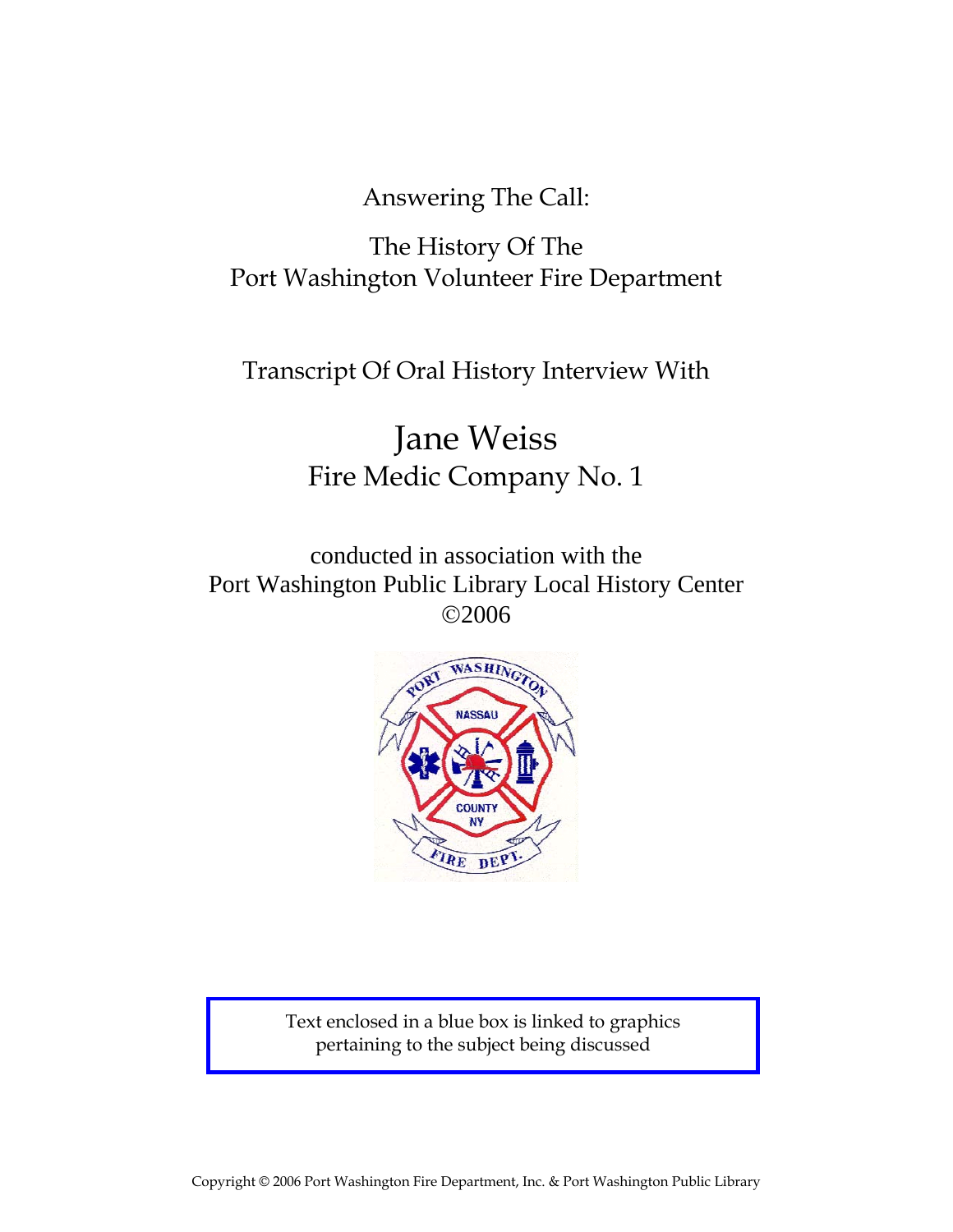Interview with Jane Weiss by Sally Olds pk April 25, 2006

Q: Today is April 25th, 2006. This is an interview with Jane Weiss. My name is Sally Olds. The interview is taking place at the Port Washington Public Library. Can you please say your name.

Jane Weiss: Jane Weiss.

- Q: And which company are you a member of?
- JW: Fire Medic Company Number One.
- Q: How long have you lived in Port Washington?
- JW: I don't live in Port Washington.
- Q: Oh (laughs).
- JW: I live in Old Westbury, and have lived there all my life in the same area.
- Q: So, how did you happen to join the Port Washington Fire Medics?
- JW: When my second son was born, when he was approximately fifteen months old, he had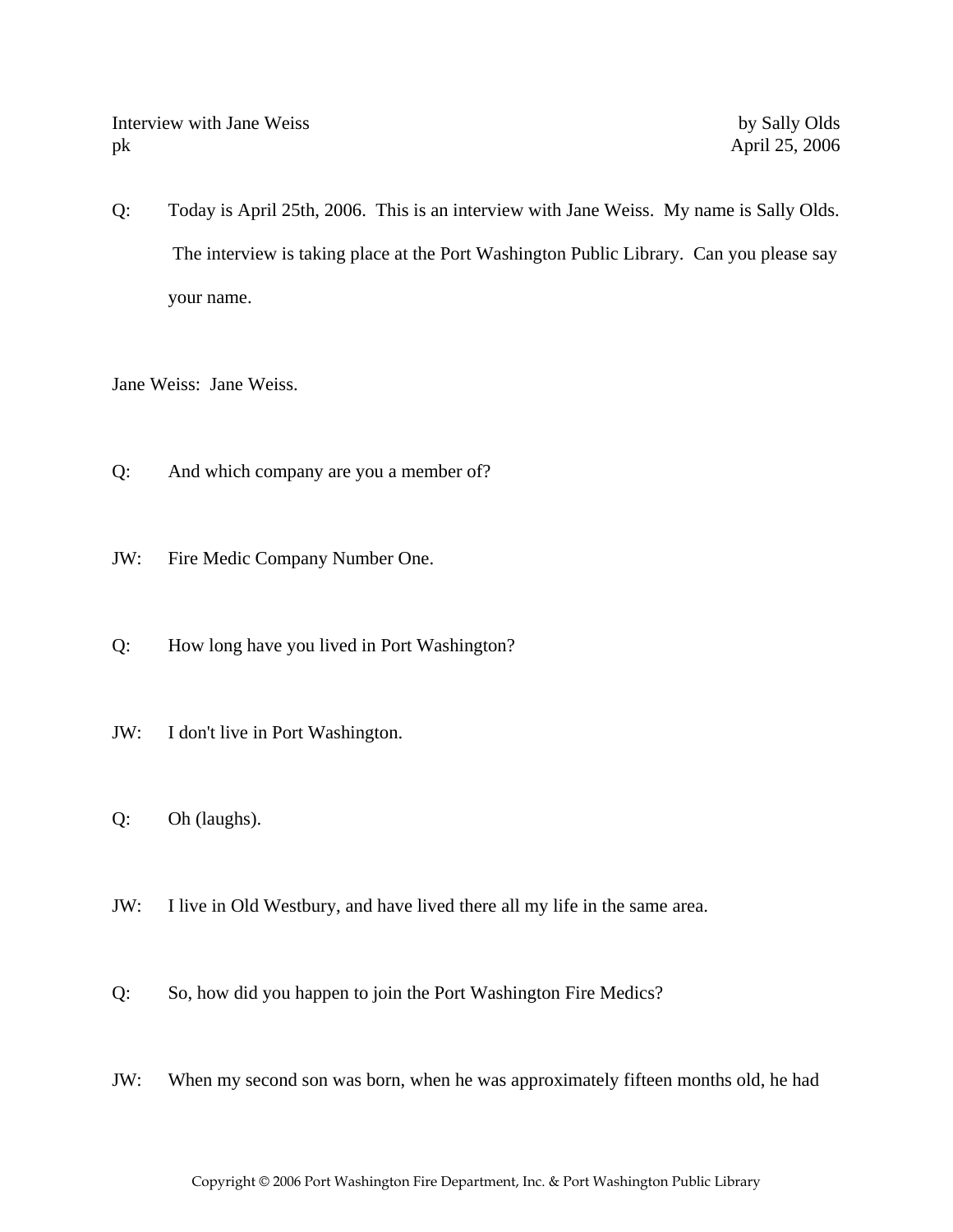Jane Weiss 2 seizures, and I was not home for it, thank God. And I was not in the medical field at all. I came home one night, and my mother said that they had to rush him to the hospital, to go over there. Which I did. And they tested him, and they said it was febrile seizures and hopefully, eventually, he would outgrow it and he would be okay, just put him on medication, which was phenobarbital, which we did. The next time it happened, I was at a friend's picnic, and he was playing with all the children, and he kind of walked over to me and said, "Mommy, come up." And I sat him on my lap, and he just leaned back and went into seizures. And I had no idea what to do, so I stood up, and I literally threw him at the first fireman that I saw, which was in Westbury. And they took him in, and they cooled him down, and we took him back into the hospital. And I said now I have to learn how to take care of this child, because this just isn't working. I can't watch him go through this. A friend of mine was watching a TV show, and they saw EMTs

[Emergency Medical Technicians] needed in New York. And she said, "Oh, you know, this would be something that you would be interested in. It's all about medical." So, we happened to get into a class in Nassau County, and they started bringing out oxygen tanks and all sorts of equipment. And I walked up to the instructor, and I said, you know, "What is this all about?" And he said, "Well, aren't you in the fire department?" And I said, "No, I came here to learn how to take care of my son; he has seizures." And he says, "No, no, no. You're not supposed to be in this class." And I said, "Well," you know, "you pre-certed me and I'm in. I paid the money." And he said, "Well, I think it's time for you to get into a fire department, if that's what you want to do." So, I said, "Do you have any suggestions?" So, he asked me what town I lived in, and I told him in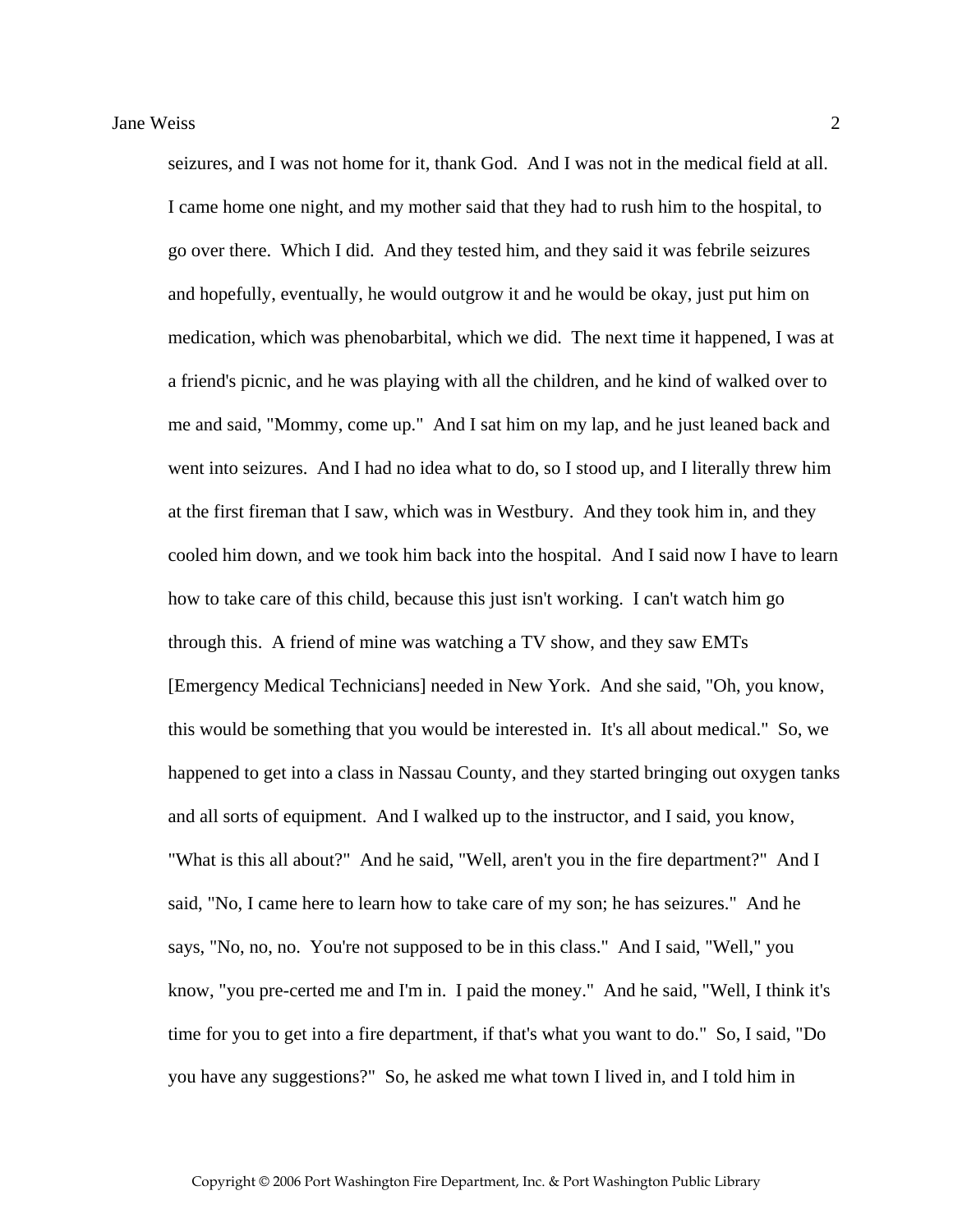Westbury, and he said Westbury doesn't have an EMS service. But if you're considering EMS, I would highly recommend Port Washington, because they have a twenty-fourhour in-house service, and they take out-of-town members, because they do actual duty in the building. So, I went down there and was interviewed by one of the members and joined in September of 1984.. And have been there ever since. And it worked out quite well for me (laughs), and I did learn how to take care of my son.

Q: How is he now?

- JW: ...He did outgrow the seizures ...
- Q: Oh, good.
- JW: ... at the age of five, yes.
- Q: And do you remember who interviewed you?
- JW: I do. Philip--oh, what was his name? The person that I was most impressed with was Philip Poullado.
- Q: Okay. So, when you first joined, do you remember who the Company's captain was?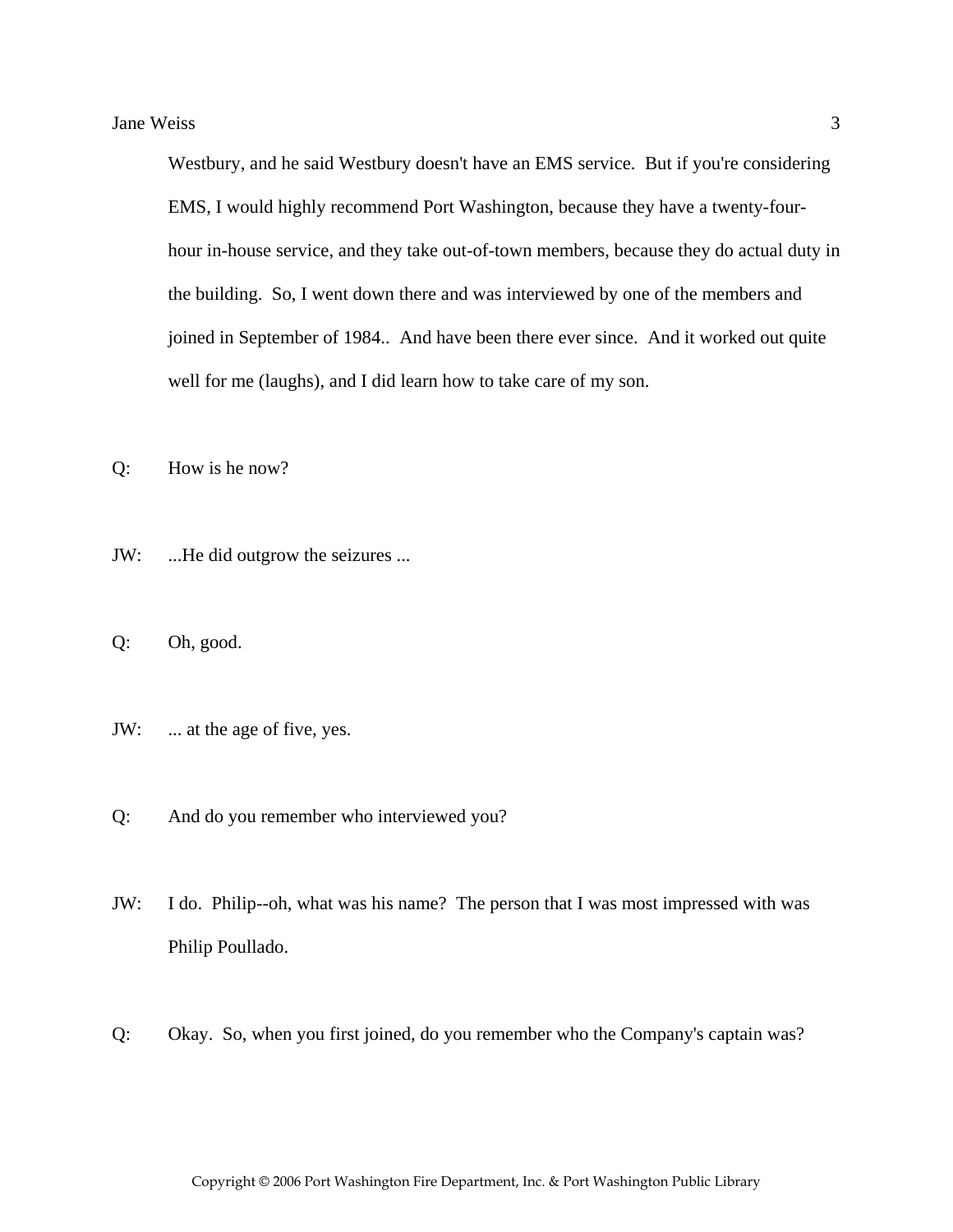- JW: It was Glen DeMeo.
- Q: And, so, can you tell me more about the training? Was that course the only course you took?
- JW: That was an EMT course for EMT certification in New York State. I was already a technician prior to being voted into Fire Medics, which is very unusual, because usually you are voted into the company and the company sponsors you to go to the class. So, I was an EMT, started out with that certification. And I went back two years later to become an AEMT [Advanced Emergency Medical Technician], which is now called an EMTCC--Critical Care Technician.
- Q: What surprised you most about your training, besides (laughs) the fact that ...
- JW: What surprised me?
- Q: Yes.
- JW: How in-depth it was as far as learning all the medical in the field. Working at St. Francis Hospital there in their own environment in the emergency room. As much training as emergency room people have, they don't have out-in-the-field training, and it's quite impressive, because we take care of the patient prior to them coming to the emergency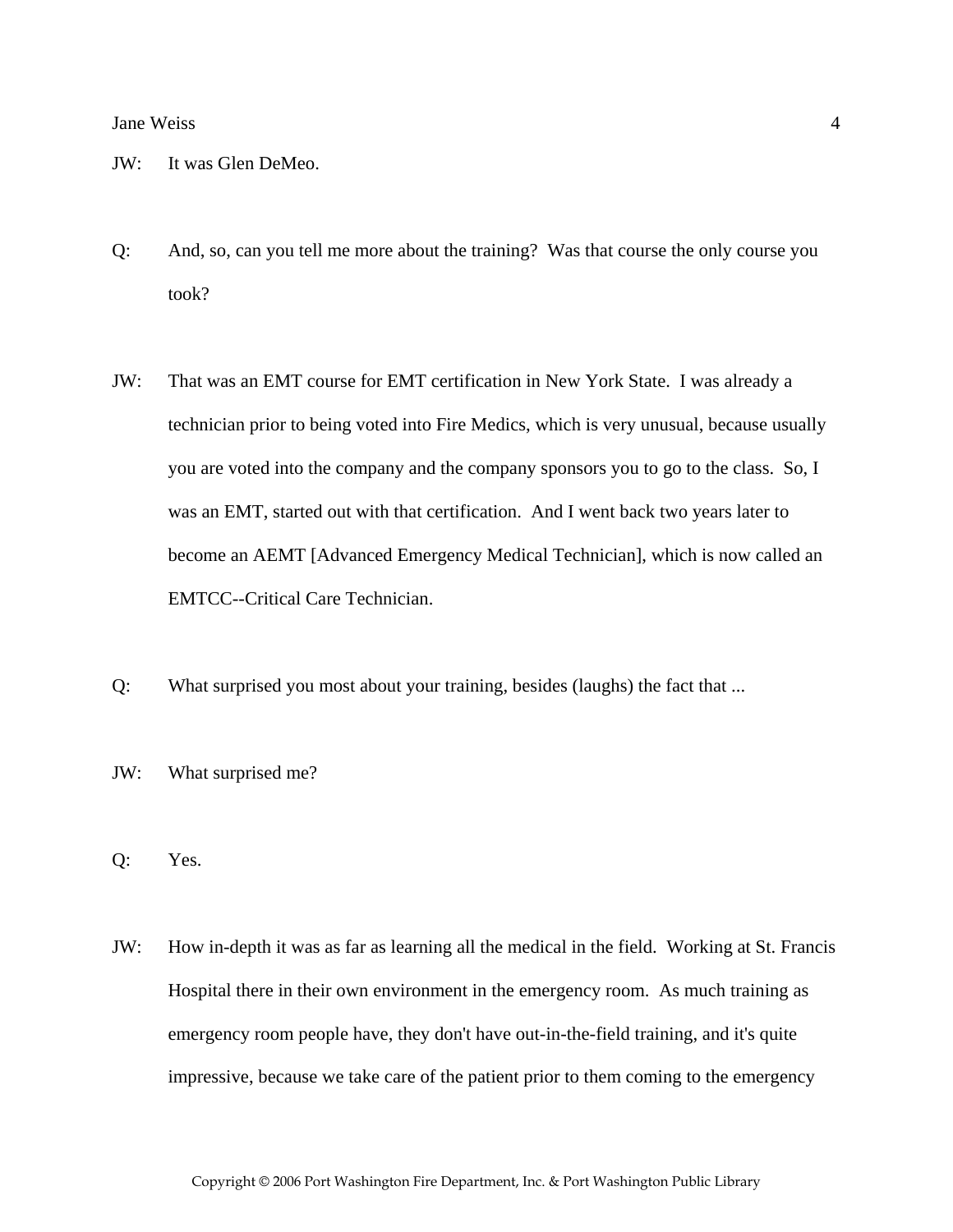room where they have a team. And you could be the only person out on a call on the ambulance, and then when you go into the hospital, a team comes in. So, the excitement of being out there doing your own thing and saving a patient is probably the most exciting of all.

- Q: So when you say "out in the field training," what do you mean exactly?
- JW: Well, we have to make what's available to us out in the field. All right, so when we go in, we're the first person to come upon this patient. You have family members that could be crying and screaming, and, you know, you have to be able to just work on your patient, to be able to block them out and find out what's going on here prior to--and you have to pass off to the emergency room people. As, for instance, I did go to Avianca, the plane crash in Oyster Bay. There was all the equipment in the world, but not enough to help all these patients. And there were little IV bags hanging off of tree branches, and whatever you could find to compensate for the equipment that you needed, you did. And, you know, that's the type of thing that happens in the field. You don't always have what you need there, and you make what good you can.
- Q: So, can you tell me, say, exactly what you did at Avianca, you know, with a particular person, maybe, or ...
- JW: It was treating any patients that came--that the medical staff were able to pull out of the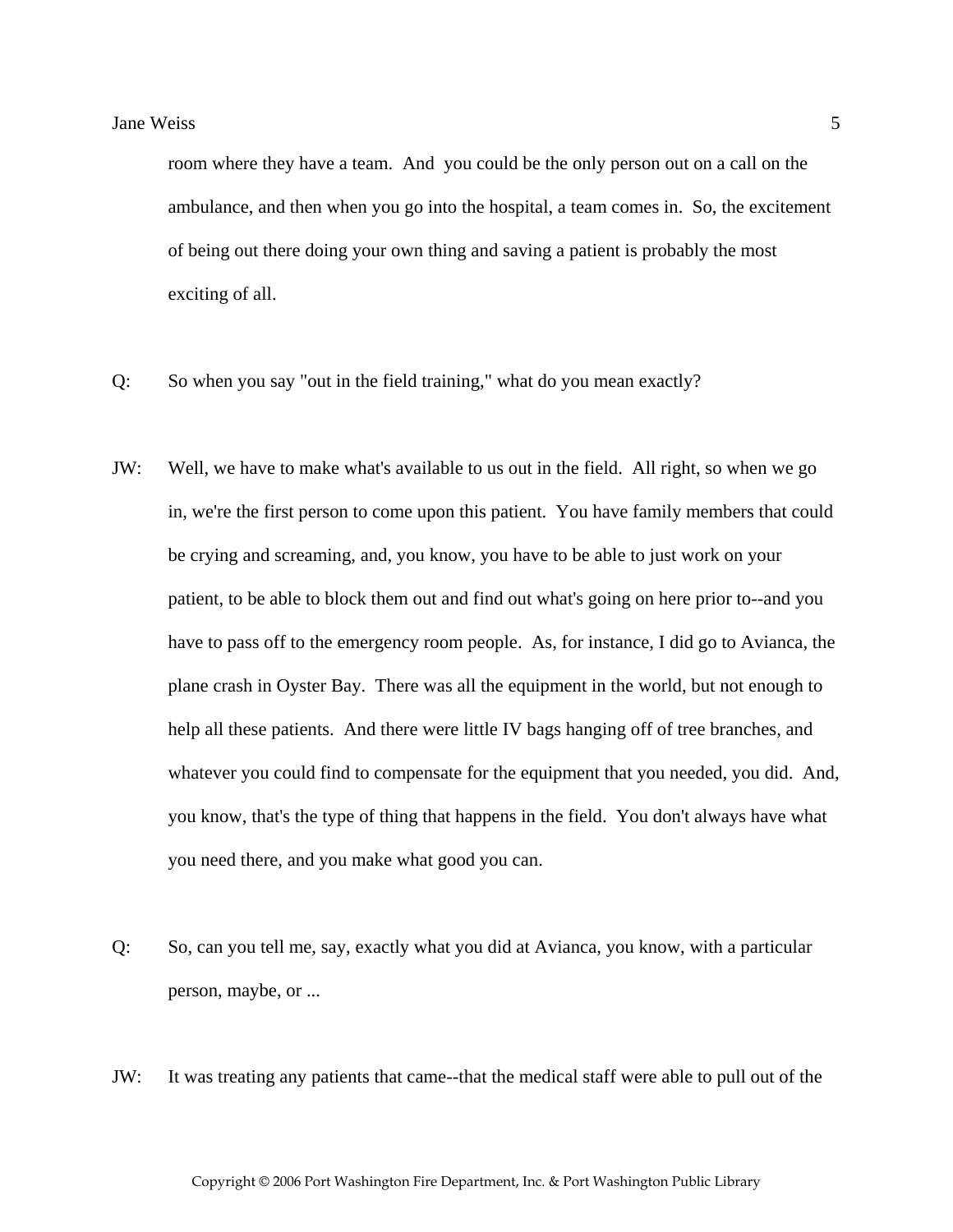plane crash, and basically they would bring them to a staging area. And, depending on who was available, you just took the next patient in line. Once you started your IV [intravenous feed] and you got them stabilized, you wait for the next person to come in. [And that's pretty much how that worked. There were hundreds of people there working](http://www.pwfdhistory.com/trans/weissj_trans/pnews_avianca_pz.pdf)  on the plane crash.

- Q: And which emergencies--which other emergencies stand out in your mind particularly?
- JW: The one that stands out--I happened to bring a letter from North Shore University Hospital, and I'm just going to read you a paragraph of it, because I thought it was very impressive that the hospital would take the time to write a letter to all the technicians that were on this call, including myself. And it happened to be a motor vehicle accident on Roslyn West Shore Road where this woman had--let me just find the area. The patient sustained major face trauma, lower extremity trauma, and was in traumatic arrest. And the woman was saved due to the efforts of the team that I worked with, which was myself, Mr. Schaeffer, Mr. Cosola, and Ed Oldak. And the letter was written to the Chief of the Port Washington Fire Department.
- Q: ... [INTERRUPTION] ... So you were saying ...
- JW: One of the organizations in town had her come to one of their meetings, and we also received an award for it. And she was there, and it was quite impressive to see somebody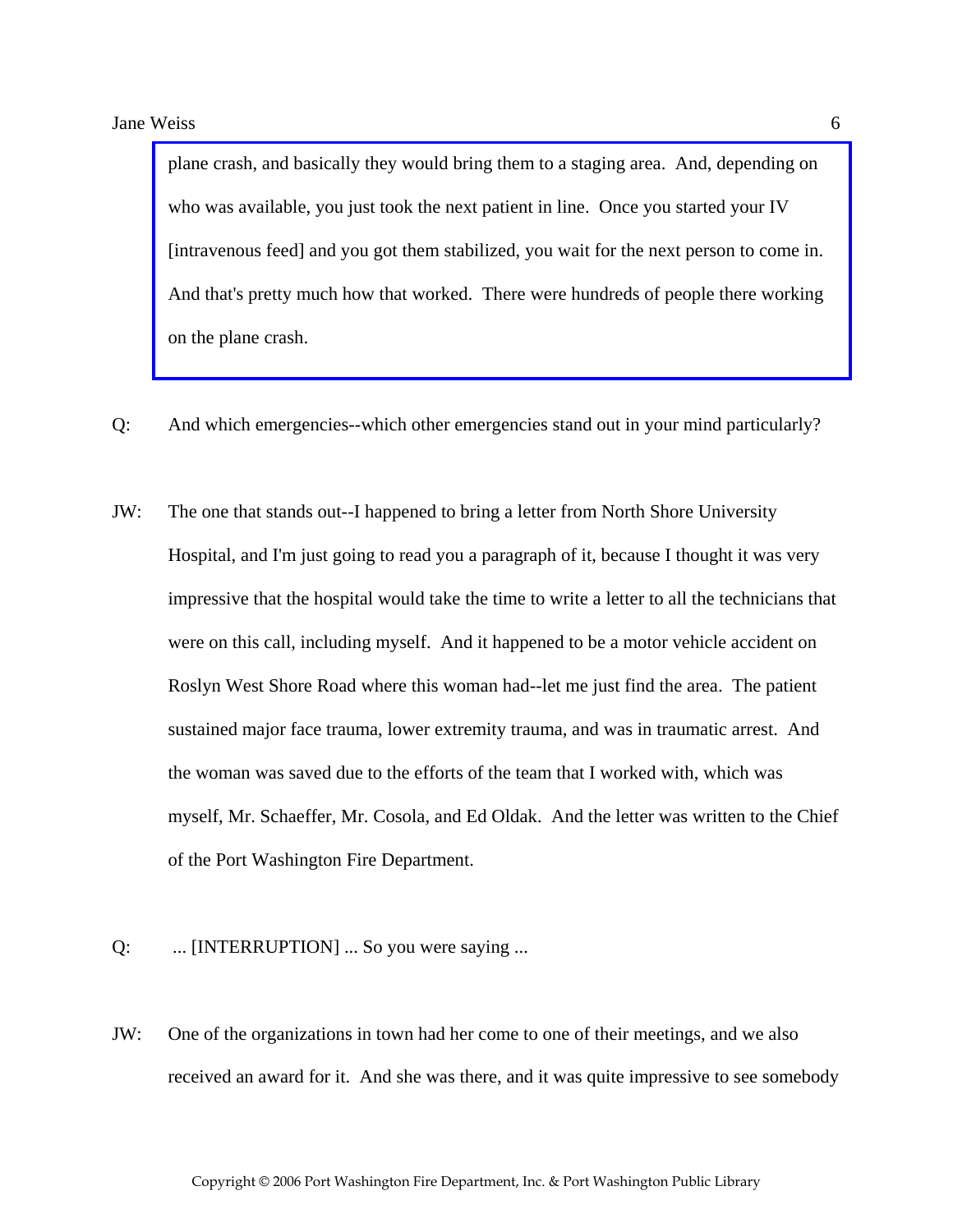that was that hurt walking up to the stage. It was very impressive.

- Q: So that must give you ...
- JW: That probably is my most rewarding--you know, I've had life saves before. A lot of them don't stand out. I'm not the type of person that needs a pat on the back to be recognized. I get self gratification on what I do. And she just happens to be that one person that really stood out. The other call was the death of one of our fellow members that was killed on Roslyn West Shore Road. Ingrid Sowle. And I was on that call, and we transported--it was a motor vehicle accident by someone else. We packaged that woman up and started out of Port Washington when the call came over that she was struck, that our member was struck on Roslyn West Shore Road. We diverted back again. We took [out another ambulance and put the original patient in that ambulance, and we took Ingrid](http://www.pwfdhistory.com/trans/weissj_trans/sowle_pz.pdf)  Sowle--Ingrid Sowle in the back of the ambulance and worked on her all the way to the hospital. And, unfortunately, she did not make it. That was quite an upsetting situation.
- Q: Do you have specific skills as a Fire Medic? Are there, you know, is there a specialty that you work or ...
- JW: My certification in New York State is EMTCC, which is a technician that's able to push numerous medications prior to arriving at the hospitals, the receiving hospitals. We're allowed to defibrillate patients and start IVs, and we have a lot of standing orders that we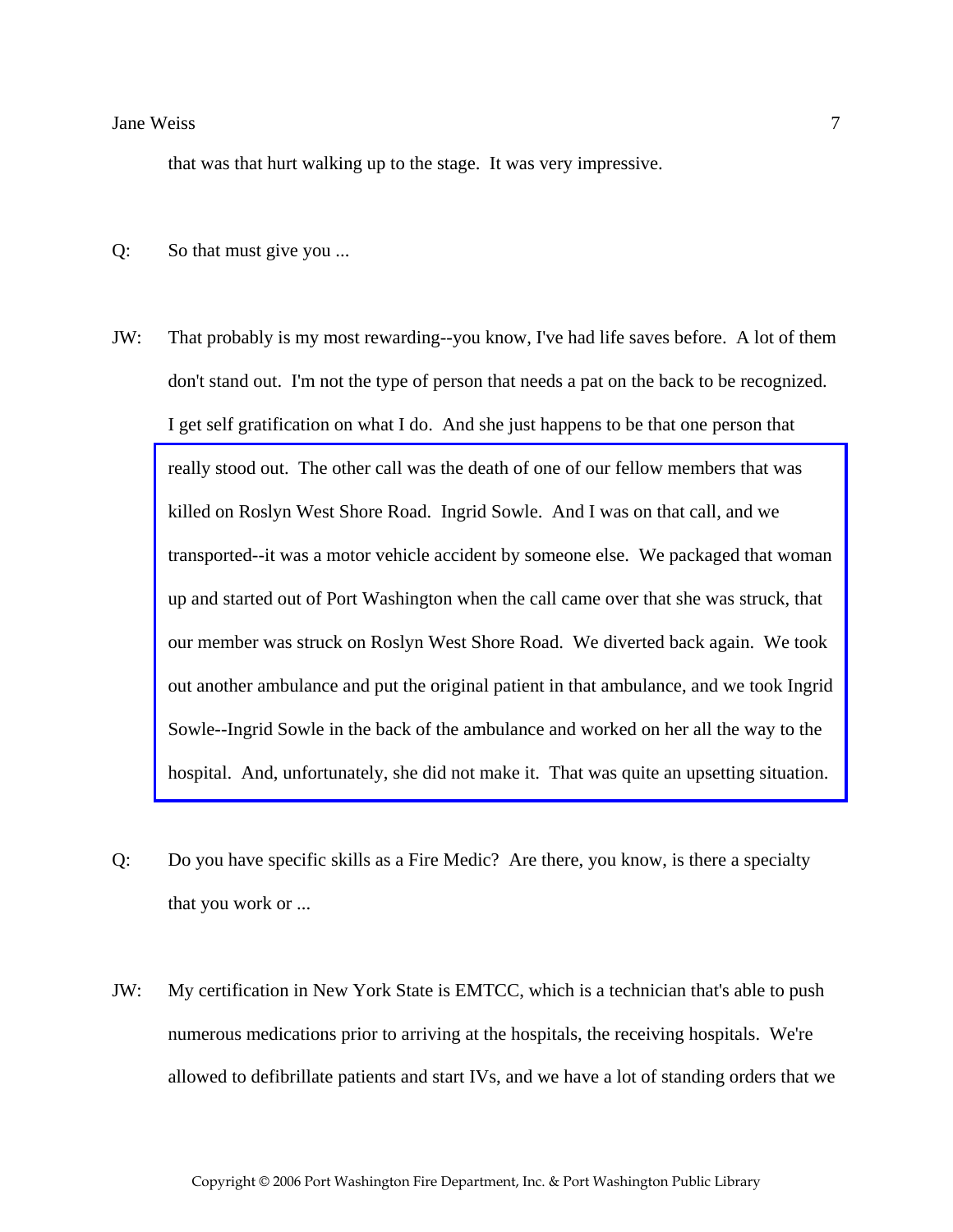can just do without even having to call Medical Control to get authorization to do this.

- Q: What kinds of standing orders?
- JW: Your medications and your defibrillations, as far as a cardiac arrest. You're allowed to push your medications prior to calling Medical Control. When you have an overdose, you're allowed to give medications for that. It depends on the problem that the patient's having. If there's a medication that is in question, then we can call Medical Control, and they will direct us to push the medication.
- Q: Now when you say "push the medication," you mean ...
- JW: To give the medication and put an IV or, you know, subcutaneous shot in the arm- whichever it may be, depending on the patient.
- Q: And what exactly is Medical Control?
- JW: Medical Control is, it's Nassau County. It's made up of County-authorized technicians that has a medical director over them, oversees them. And you call them in. It would just be like calling 9-1-1 and saying, "I need assistance on how to do something," and they will direct you. They have protocols right in front of them. We're governed by the protocols in Nassau County. And they have protocols in front of them and what we're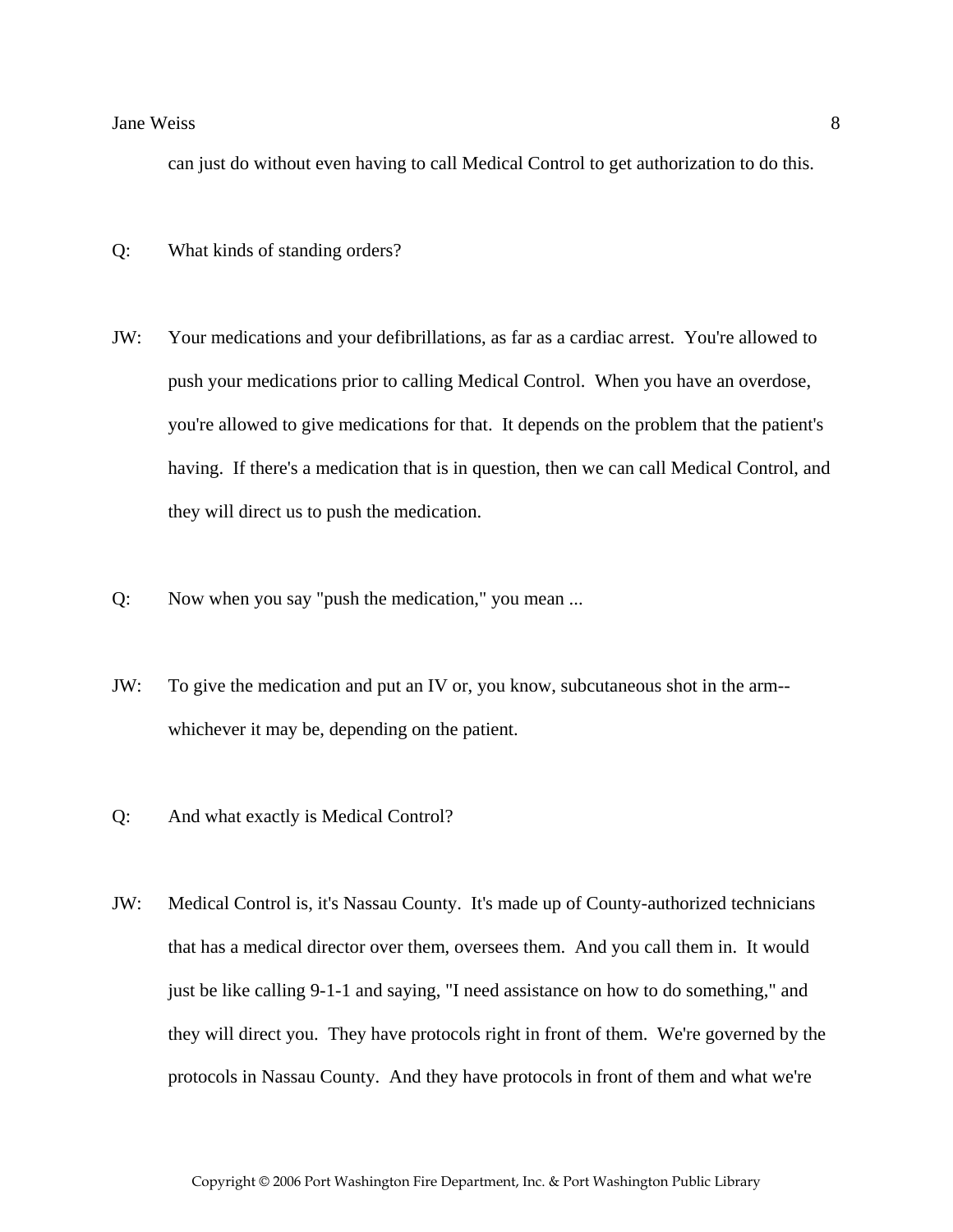allowed to--medications we're allowed to administer, or medications that Medical Control has to approve for us to administer.

- Q: So, when you call Medical Control, you're not necessarily speaking to a doctor.
- JW: No, no. He is off--he is standing in the wings in case there's something that has to be approved by him. Otherwise, we just follow the protocols of Nassau County. And, again, even though we have protocols that tell us what we can do, some of the medications that have to be administered are through his authorization. So, Medical Control will tell us which ones to give, if they're not standing orders.
- Q: Can you tell me about some of the offices that you've held in the company?
- JW: Oh, sure. I was voted into membership in September of two thou--1984. In 1985 into end of 1986, I was appointed financial secretary at Fire Medics. From ...
- Q: ... [INTERRUPTION] ... Okay.
- JW: All right. In January 1986 to December 1987, I became elected into the Treasurer of Fire Medics. In January '88 to December '89, I was elected into the position as President of Fire Medics.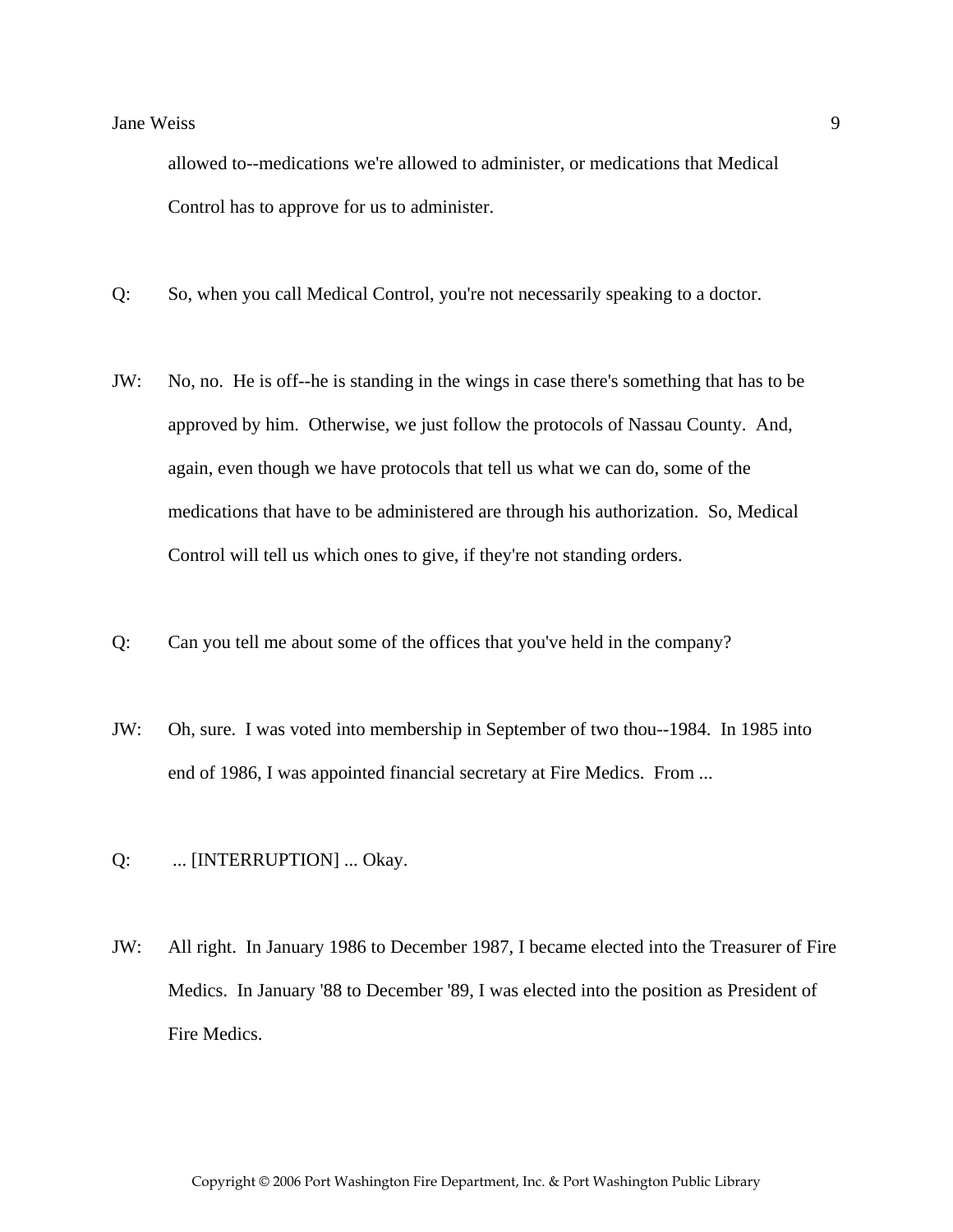- Q: Okay. Can you tell me--can you stop there a little bit and tell me what your responsibilities were as President?
- JW: Sure. The President of Fire Medics is responsible for all of the administrative work- daily work. There is a Board of Directors, and they oversee the Board of Directors and all the committees of the company. So it's mostly all administrative, as far as the President.
- Q: And were there any issues that came up during that time? Any controversial issues or particularly challenging ones?
- JW: [Probably the most challenging when I was President was -- we were in the process of--I](http://www.pwfdhistory.com/trans/weissj_trans/fmco_vehicles05_web.jpg)  did all the research and finally signed the papers for the first building that Fire Medics owned. Because we were running out of Department Headquarters on 423 Port Washington Boulevard in the basement. We had two bedrooms and a little kitchen, and just one big kind of open area. And when we were ready to expand because we were getting so many members to come in, it was time for us to find something that was in the middle of town that would be in our best response area. And at that time, it was on Harbor Road, and that's where we are existing right now. And I was able to sign the papers, which was quite gratifying to be able to get our first building. And that's my best accomplishment that really stood out, as far as when I was President. You have your daily problems within the company, you know, that you solve with members and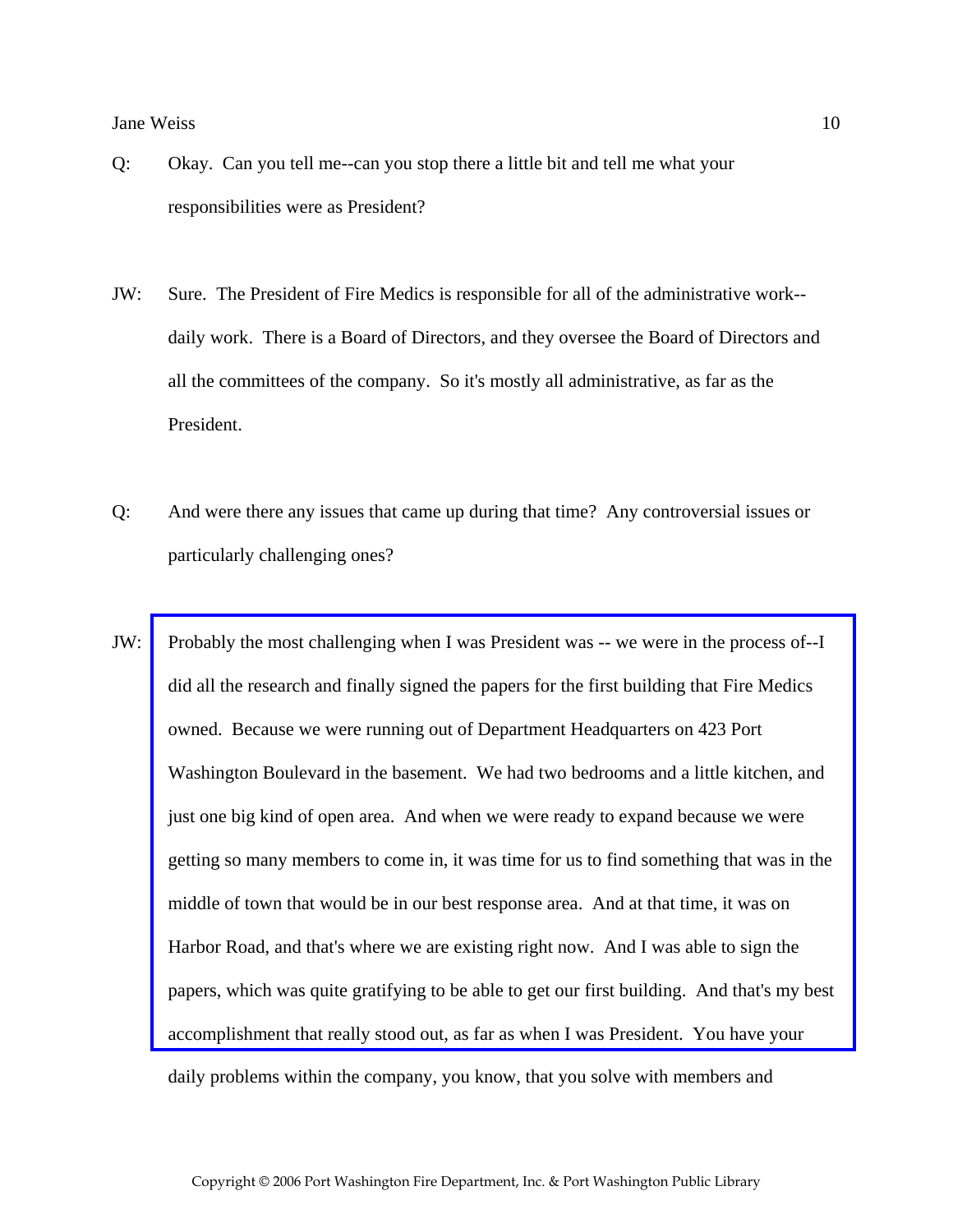whatnot. And it just--it was a very rewarding two years for me, as President. We got a lot accomplished.

Q: What kinds of things?

- JW: It was just the daily--you had to spend most of your time up there in order to solve problems of what went on every day. It takes a lot of time out of your life. At home, it was role reversal, because my husband was from the city and never really could understand the fire department. And it's usually men that are involved in the fire department. And I used to get the "You're never home," "You're always at the firehouse," you know. But when you're going to go for a position that high, you have to be able to spend the time there, and it's a daily thing. You have to be there every single day to solve the problems of just the company. It's not just even political things with when we purchased the building, it was moving telephone poles just every day--things that went on, troubleshooting.
- Q: And when you're spending time, were you sleeping at the firehouse?
- JW: At that time? Yes. I was--they have--Fire Medics is a twenty-four hour in-house service, and we do basically duty slots. We have reduced them due to the economy and people having to work two jobs these days. But when I originally joined, and right up until a few years ago, we basically did four-hour duty slots. It would be six o'clock in the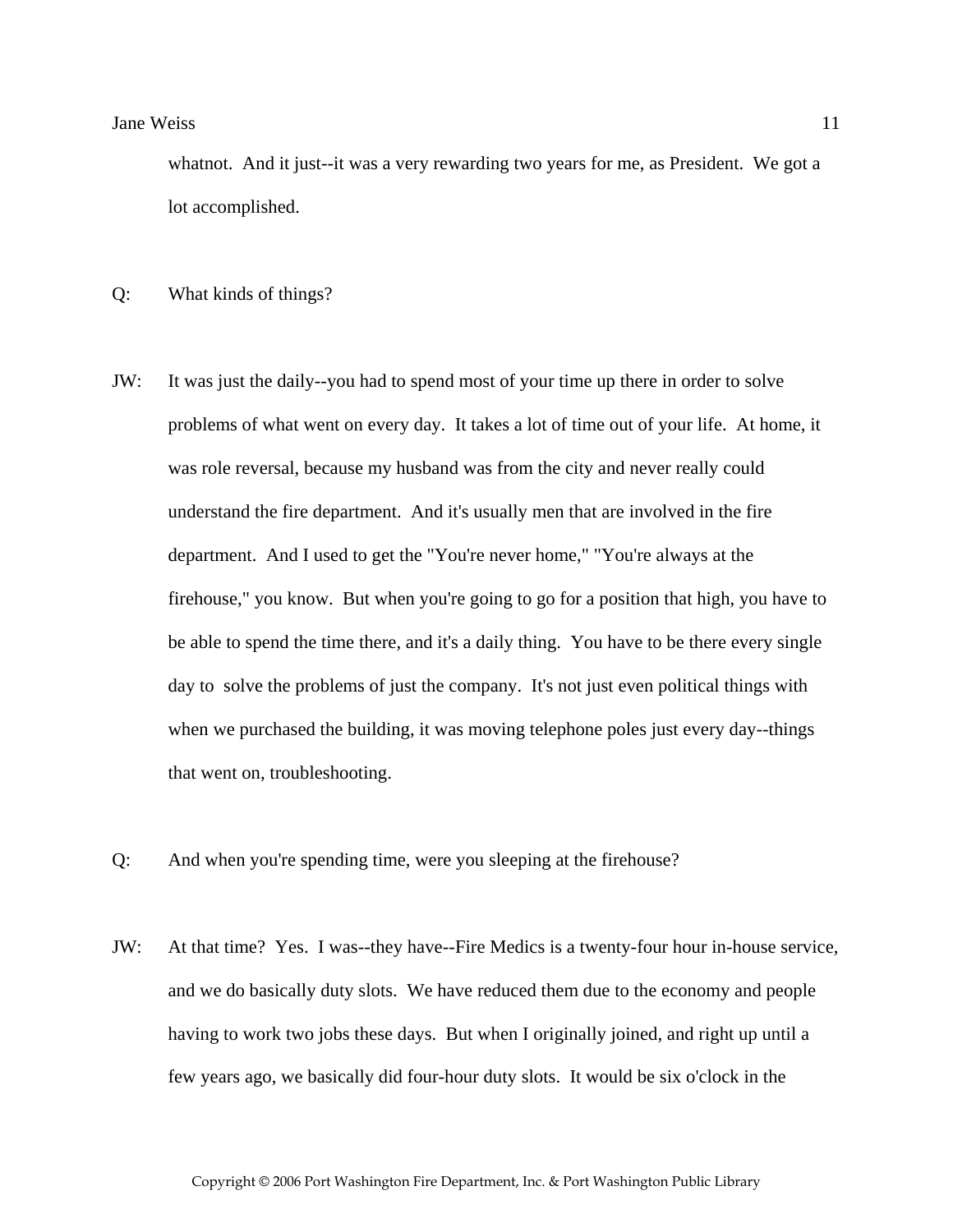morning--six to nine, nine to two, two to five, five to nine, and then overnight. And we work off of a point system. So, every hour you're in the building doing duty, you were getting points for it and calls and so you were able to accumulate them. But, yes, I've done my share of overnights, but that's finished now (laughs).

- Q: Oh, you don't do that now?
- JW: No, not overnights anymore. No, no.
- Q: So, aside from your husband saying, you know, "You're never home," how did things go at home during that period? You had one child and ...
- JW: No, I had three. Things went well. My mother lived next door, so the children did a lot of back and forth next door. But even though my husband thought I was never home, he was a very good caretaker for the children, so he was able to fill in when I wasn't there. And, you know, children, of course, love the fire department, so I would take them with me as long as I wasn't going out on calls and whatnot. But we have a very good group of camaraderie there. And if there were other women there--and even some of the men- they would watch the kids if somebody went out on a call. So, it all worked out.
- Q: So the kids handled it well, right?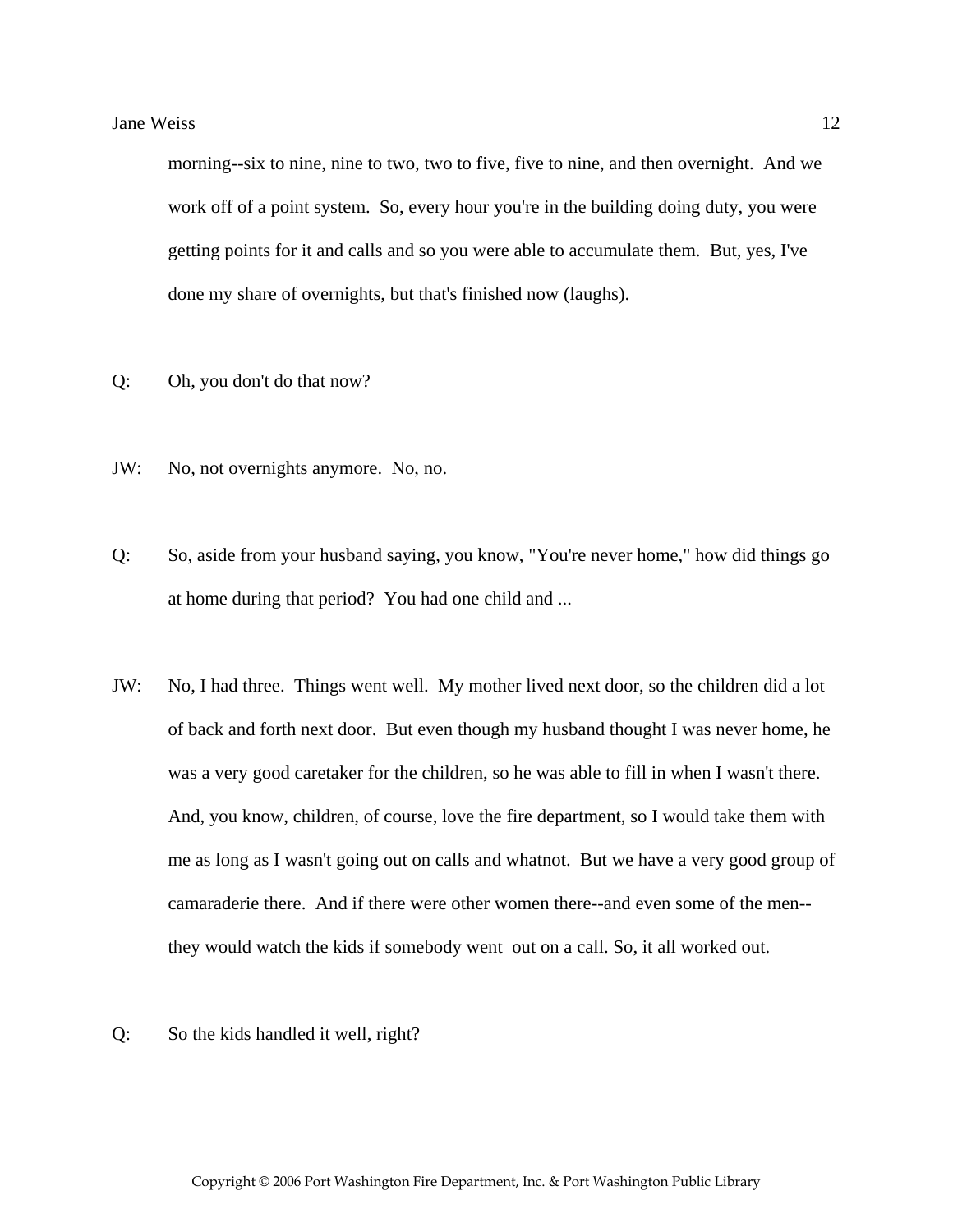- JW: Yes. The kids handled it fine.
- Q: And how old are your children?
- JW: Now? They're--now they're twenty-four, twenty-six, twenty-eight, and I adopted a child that's fifteen.
- Q: And how old were they when you first went to work for Fire Medics?
- JW: Seven, five, and three. So, they were little, but they enjoyed it.
- Q: What made you decide to adopt?
- JW: I became a foster parent in '85, and I've had thirteen children in my house, that my mother and I--my mother was the official babysitter. She was certified in New York State. I happened to be watching Phil Donahue one day, and they were begging for people to come forward and take children that were living in hospitals--to foster care. And I got certified in New York City. And I took in eleven children, with the stipulation that if any of them became available, I would probably adopt. And Emilio is my son now--Emilio Frometa. F-R-O-M-E-T-A. And he came into my foster care when he was six months. He left when he was two years. He went back to his grandmother at two years, and his mother decided that she just couldn't handle him anymore. So, she called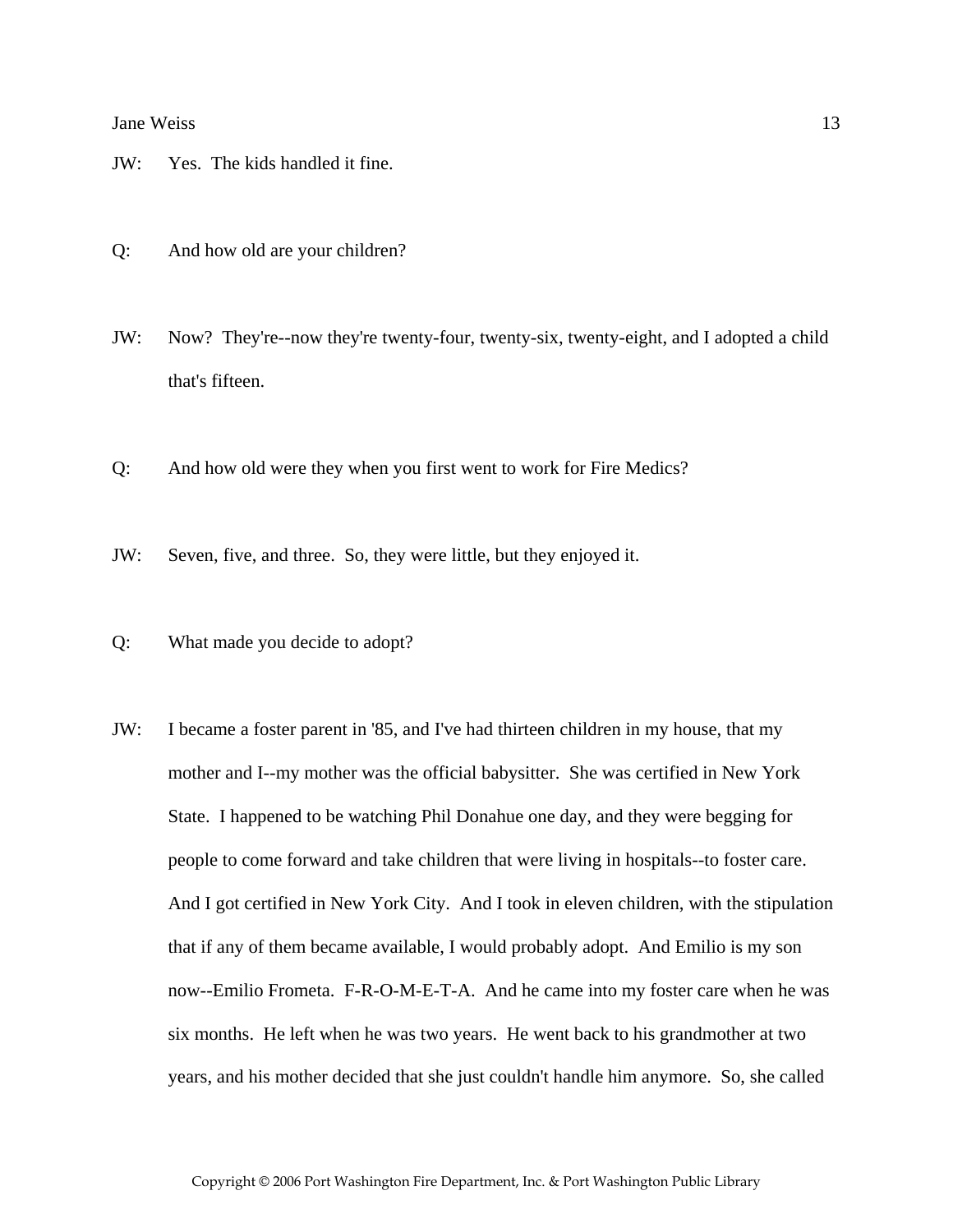me when he was just before four years old and asked me to remove him from the household. And I had to go back into the whole system again in order to get him back, because he had been cleared to live with the grandmother. And he came back to me when he was four, and I adopted him when he was six. So, it all worked out.

- Q: Well ... they say if you want something done, ask a busy person. And you certainly have been busy.
- JW: I know. I also have an ex-foster son who is graduating his first year of college in May. And I had him from six months old, and he went back to his grandmother. She adopted him. And he comes every Christmas, and he lives all summer with me. And he's been with me since he's been basically--when he went back to grandma at five, he started these visits, and he's now in college--his first year of college. So, that was an accomplishment (laughs)
- Q: Okay. Can we go back to the fire story now?
- JW: Sure.
- Q: Was there anything else about your term as President that you feel was significant?
- JW: No. It ran very smoothly. The Captain that worked with me was Philip Spinnato. He is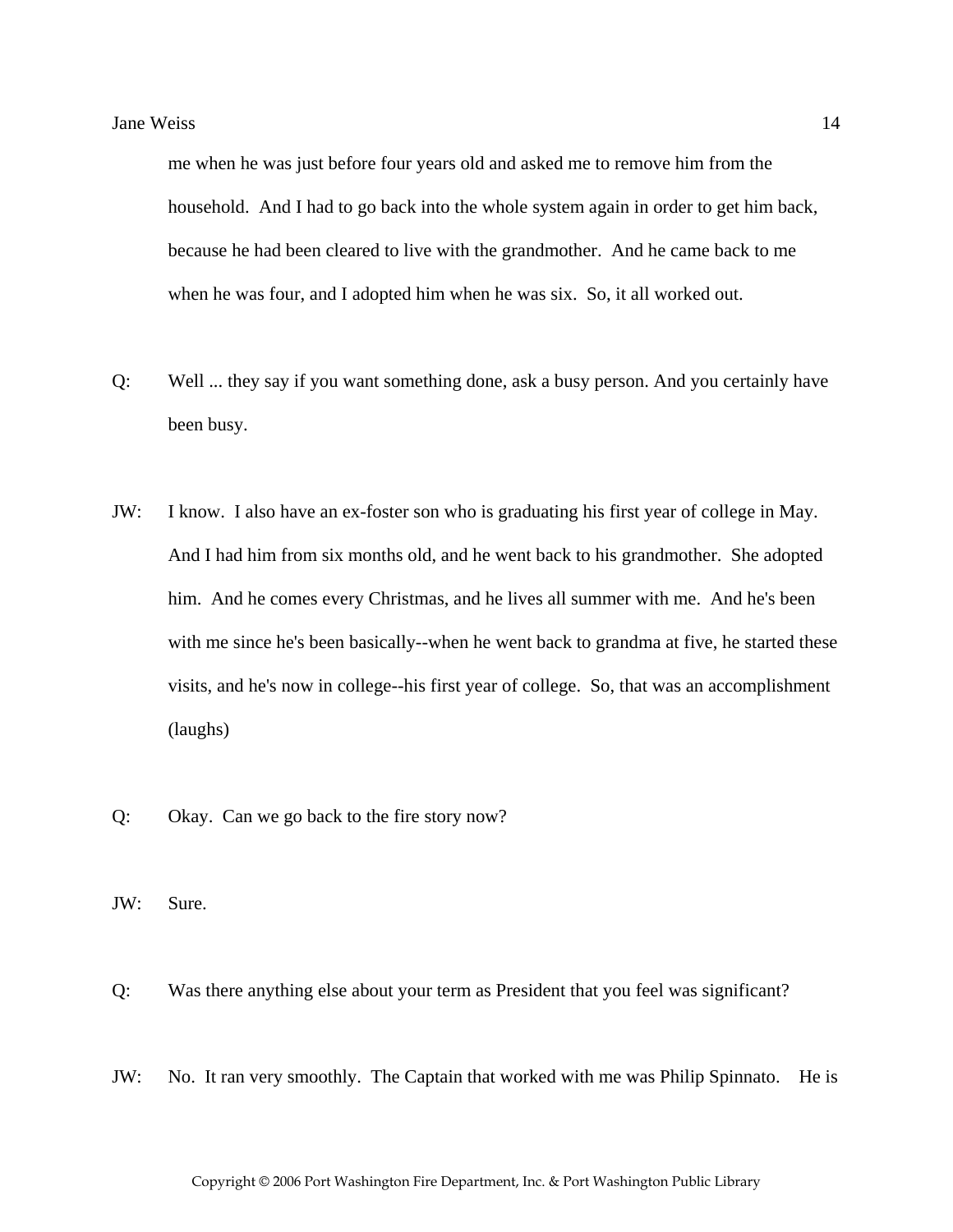one of my best friends in the company right now. He is Captain again now, and the two of us work hand in hand, and probably the best President-Captain team that has been in Fire Medics--and I'm not trying to brag, but (laughs) ...

- Usually the Captain and the President don't see eye to eye all the time. But the two of us handled problems. We would sit behind closed doors, and whatever came thrown at us, we handled. So it worked out very well for us.
- Q: Had you worked together before?
- JW: No, I met Philip before. I think he was in two years prior to me joining. And he was an Engineer when I joined. And we just remained friends from there.
- Q: So, is he, then, Captain of the Fire Medics?
- JW: Yes.
- Q: Yes.
- JW: Yes.
- Q: And he's been in the Fire Medics department or company?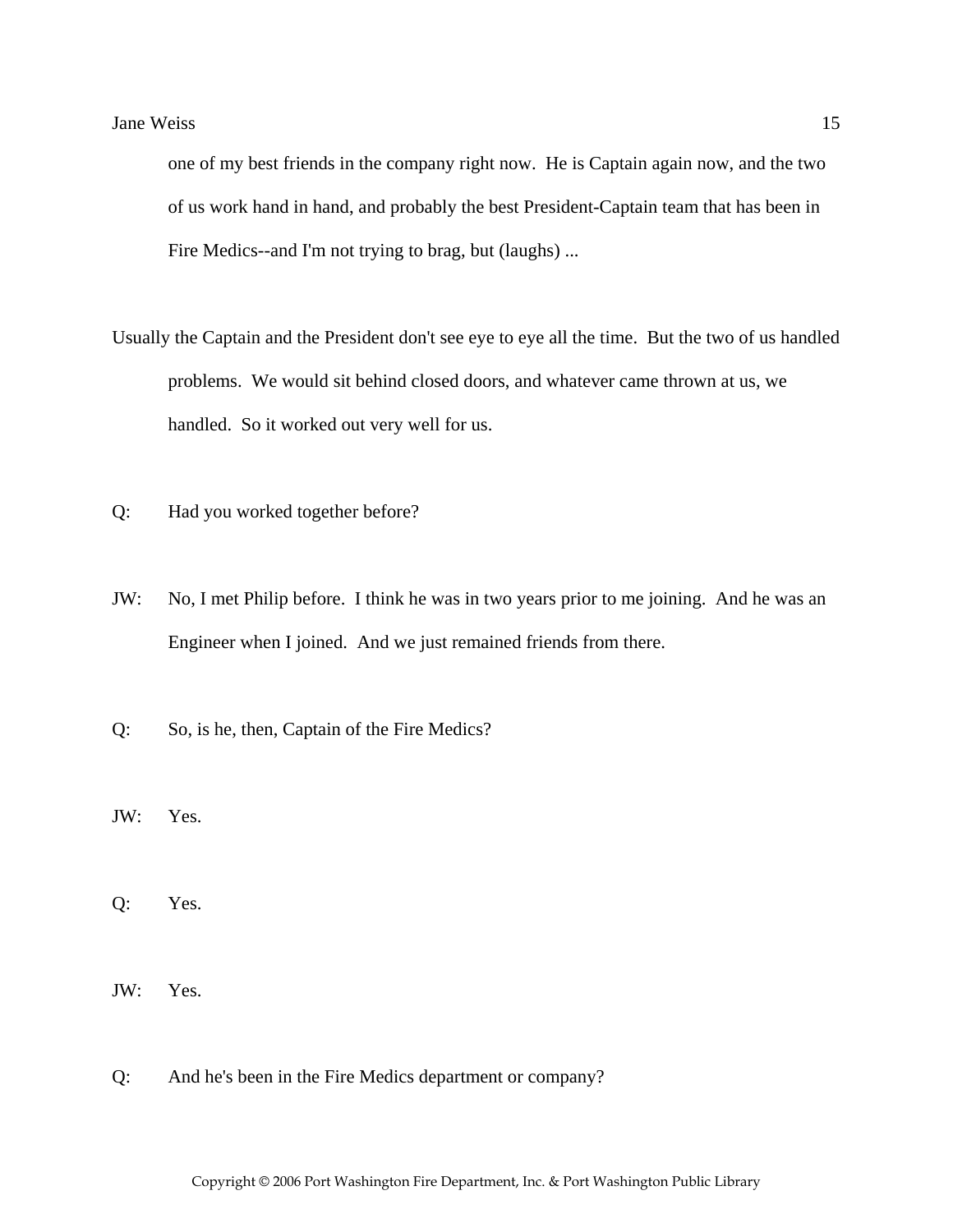JW: Right. Two years--yes, two years longer than me.

Q: Okay. Okay, so then, after your term as President ...

JW: After term as President, after the term as President, I was appointed as the Treasurer of the Port Washington Fire Department, and I stayed there from January 1990 till March of '98. They restructured the directors and representatives from each of the companies because we had five department directors and four members from each company. So that was sixteen more. And we couldn't make decisions (laughs). It was very hard to get a unanimous vote on anything. So, the department as a whole went back--which includes the four companies--and they voted to restructure the department as far as their directors. And they dwindled it down to a director from each company and the Chief. So, right now, we have a member from Atlantics, Protection, Flower Hill, and Fire Medics, and then the Chief. So, the five of us sit down and we can make decisions a little easier than twenty-one people (laughs). And that's where I am currently serving there, and in 2000 and 2001, I was Chairperson of the department, as the director. We rotate our terms.

Q: Chairperson of ...

JW: The Port Washington Fire Department.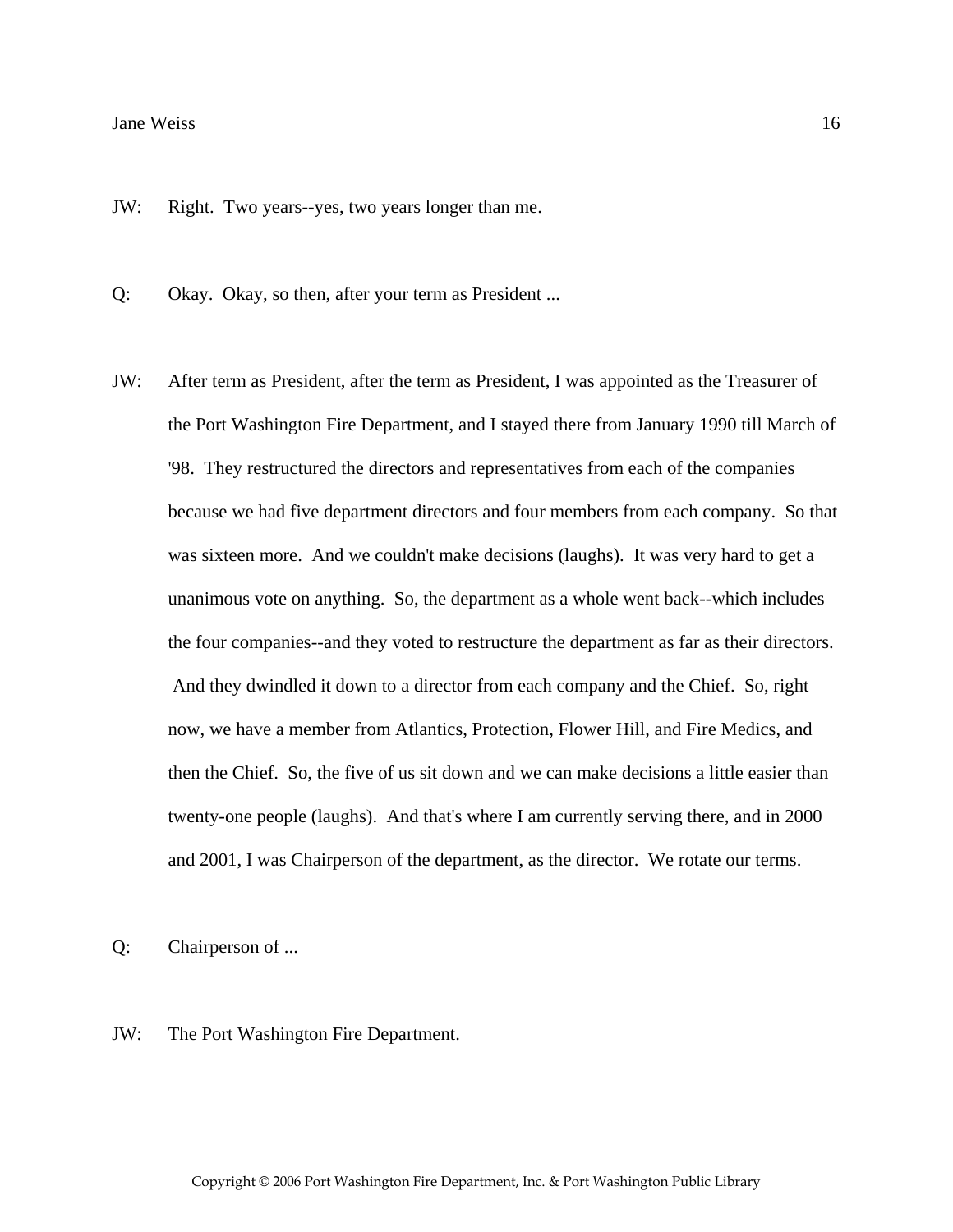- Q: Port Washington Fire Department.
- JW: And I am the only existing original director left. Everyone else has resigned or moved on. And I'm still there (laughs).
- Q: Is it a very challenging position? Is that why so many left?
- JW: It's very challenging, because now, at that point, there are four companies that question what's going on in the Department versus just your own company. So it is challenging. And when you need something done, all four companies have to vote on it.
- Q: So what kinds of issues have you been working on?
- JW: What kind of issues? Well, issues can be anything as far as moving sirens from one area to another, to all the budget--all the budget process comes through us. We now are--we do all the insurance. All the companies are insured under the Port Washington Fire Department policy versus having their own. Anything to do with the maintenance, we have maintenance men now that work for us, and we do the maintenance on any of the buildings and whatnot--whatever the Chief approves. So, all that stuff has to come up to the department, and we get out all of the turnout coats and gear for the firemen. All the uniforms in our department, all the radios in our department. And it all used to be part of the company's. So, we're starting to try to kind of unify ourself into a smaller--and all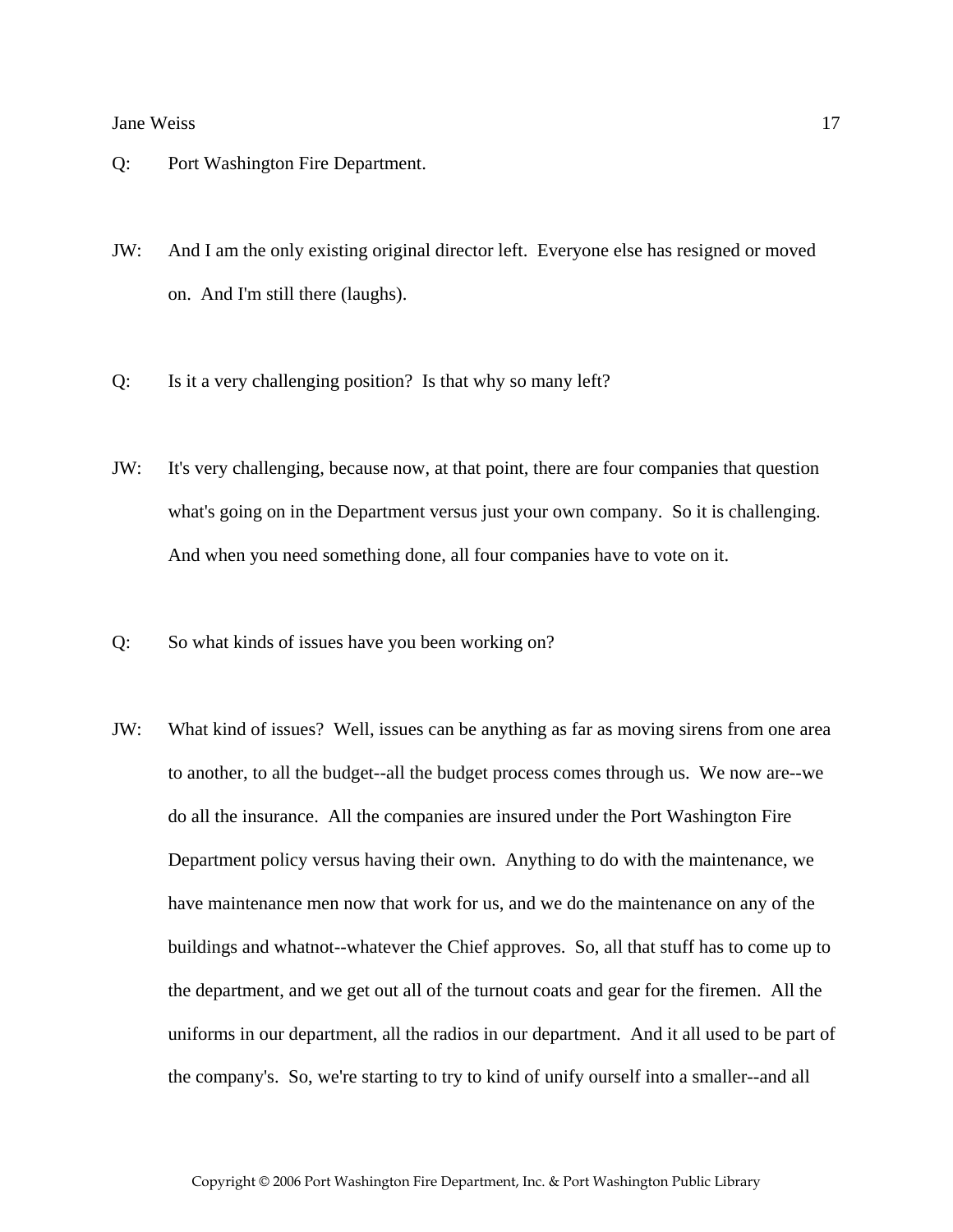those decisions have to be made through the Department, not the companies. So it's a- it's a big--big nut to crack (laughs), to say the least.

- Q: Yes. Do you feel there is any issue in terms of your being a woman in a largely male department, making these decisions?
- JW: Not at all. Not at all. Fire Medics is probably made up of--right now, probably is fiftyfifty. I am fully fire trained, so I have gone out to Bethpage and gone through all the courses that they have, so I understand, you know, their firefighting techniques and what goes on in that area, which I think is a plus for me, being at Department Headquarters. Because, you know, all the Chiefs come out of the fire companies. There is no chief from Fire Medics.
- Q: Is that in the by-laws of the department, or is that just how it's ...
- JW: Is it in the by--no, it's in the by-laws, because the Chief has to be completely fire trained. So--and he has to be able to make the decisions on a fire ground, which Fire Medics doesn't do. Even being fire trained, I would never--they would--the Chief would never expect me to go into a burning building. I'm fire trained in case, God forbid, there was a collapse, and I had to go in to help someone. But they would normally bring the patients out to us if there was somebody in a burning building, and we would take care of them there. But just the fact of, even going to the--your first course is Essentials of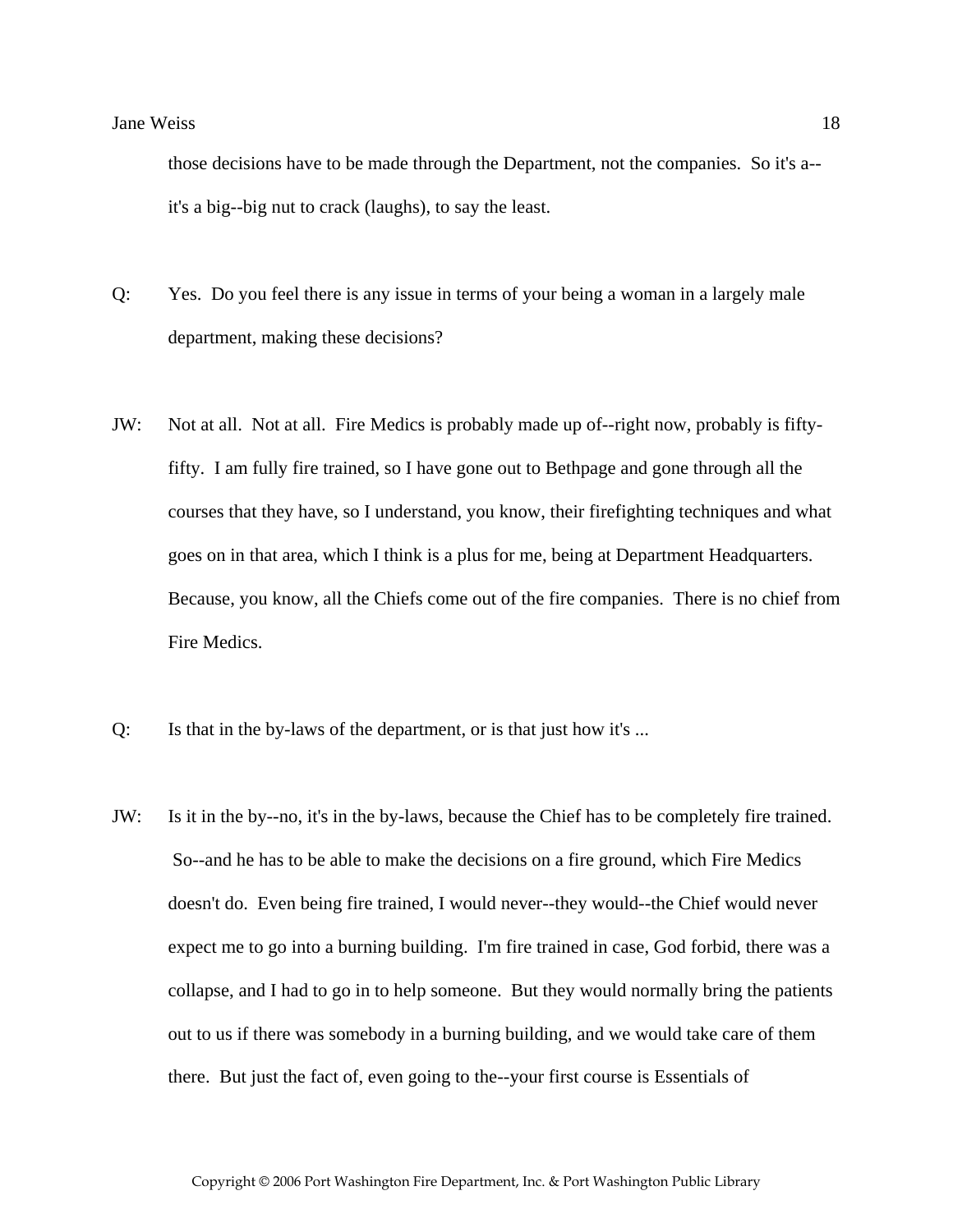Firefighting--just to learn why firemen do what they do and why they pull, you know, their hoses off the trucks in big loops. And it is something that everyone should go through, but Fire Medics does ...

- Q: Why do they?
- JW: Because they take their links--they're all folded evenly back and forth, back and forth- and they take their links, and as they pull out the links just drop. You do not have to be fire trained at all in Fire Medics. So, that's a plus for those people that don't want to get fire trained.
- Q: Have you worked at fires?
- JW: Yes, yes. I have been--right now, as a matter of fact, I will, if there is a fire, I am the photographer if I'm there. Again, if you're in the fire scene, you have to be fully geared up. I will put on turnout gear, and then I will take pictures of everything. After the fact, I will usually go into the building and take pictures of what has gone on in the building.
- Q: So, you have to wear the turnout gear yourself?
- JW: Yes. If you're in the fire scene, yes. Uh huh, yes.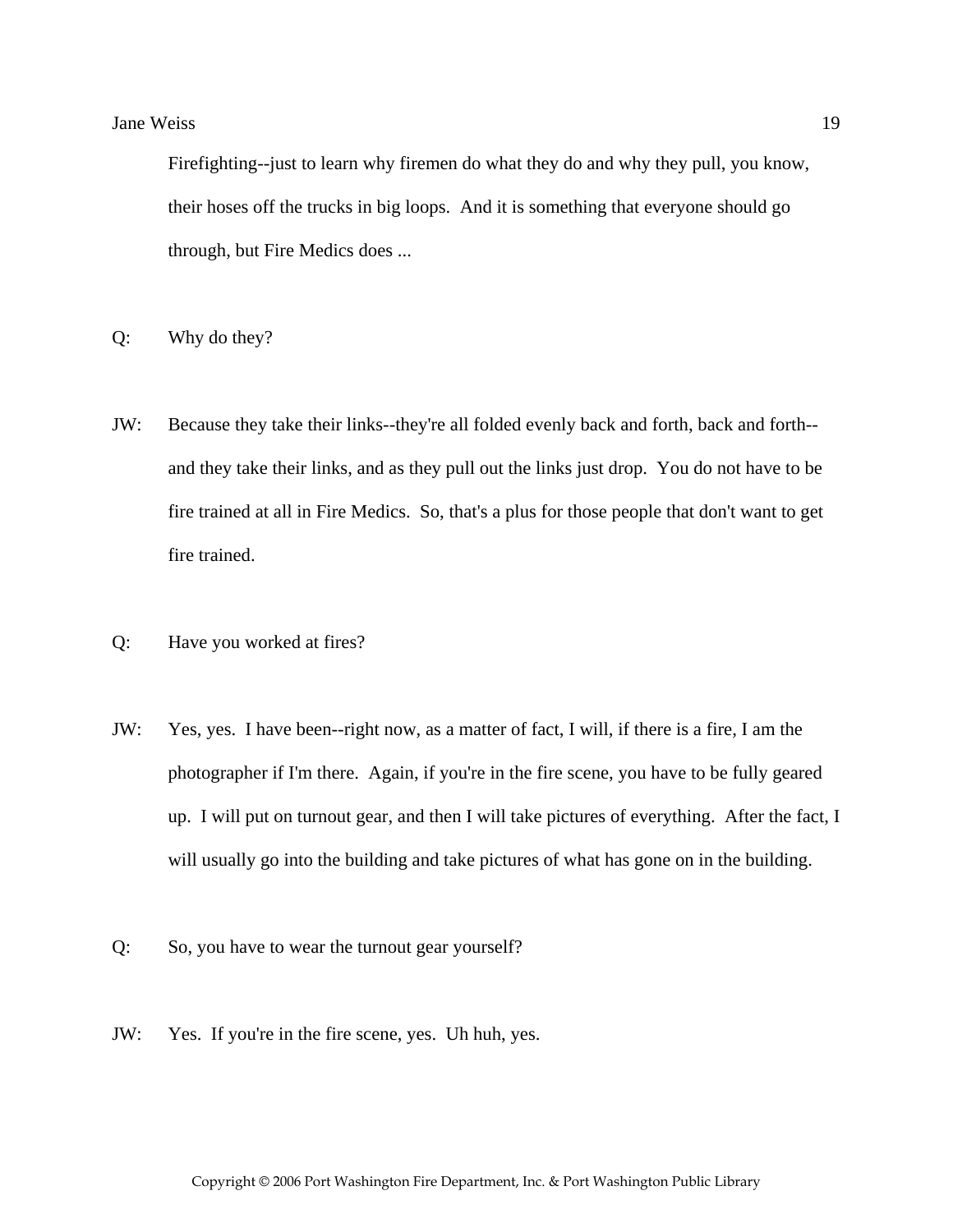- Q: Can you tell me about some of the fires that you've gone to, which ones may stand out in your mind?
- JW: Well, the first one that stands out in my mind is when we were--I guess it was two thousand--maybe 2003 or '4. We were all getting ready for our work-night Christmas party, which is just to go to one of the firehouses, and we just have some drinks and hors d'oeuvres and whatnot. And just as we were ready to get to the firehouse, a call came over in Sands Point for a working house fire. And luckily there weren't--there were people home, but they were able to get out. They heard the crackling in the garage, and the electrical box had started on fire. And, unfortunately, that family basically lost the whole house. We were there for hours. And that stands out most in my head, because it was so, so serious to have those people--to think that those people were in the house when this was all going on and hearing the crackle and not knowing what it was. And it was probably one of the most recent. Another one was when Bullitt's had a fire--J.T.. Bullitt's in town. And the Chief was Geoff Cole who is, I have been told, afraid of heights. And he was literally with his men walking along the edge of the building, and I was absolutely surprised that this man who is afraid of heights was up there and had really, basically no clue he was even up there. He had a job to do, and his men were there. And it just was absolutely amazing. I will say that there was one time when my husband came with me into town, because he had no idea what I did. And this is probably the only time he ever saw me. We were at The Library having lunch, and there was a motor vehicle accident right outside of the Library. And, you know, I ran out to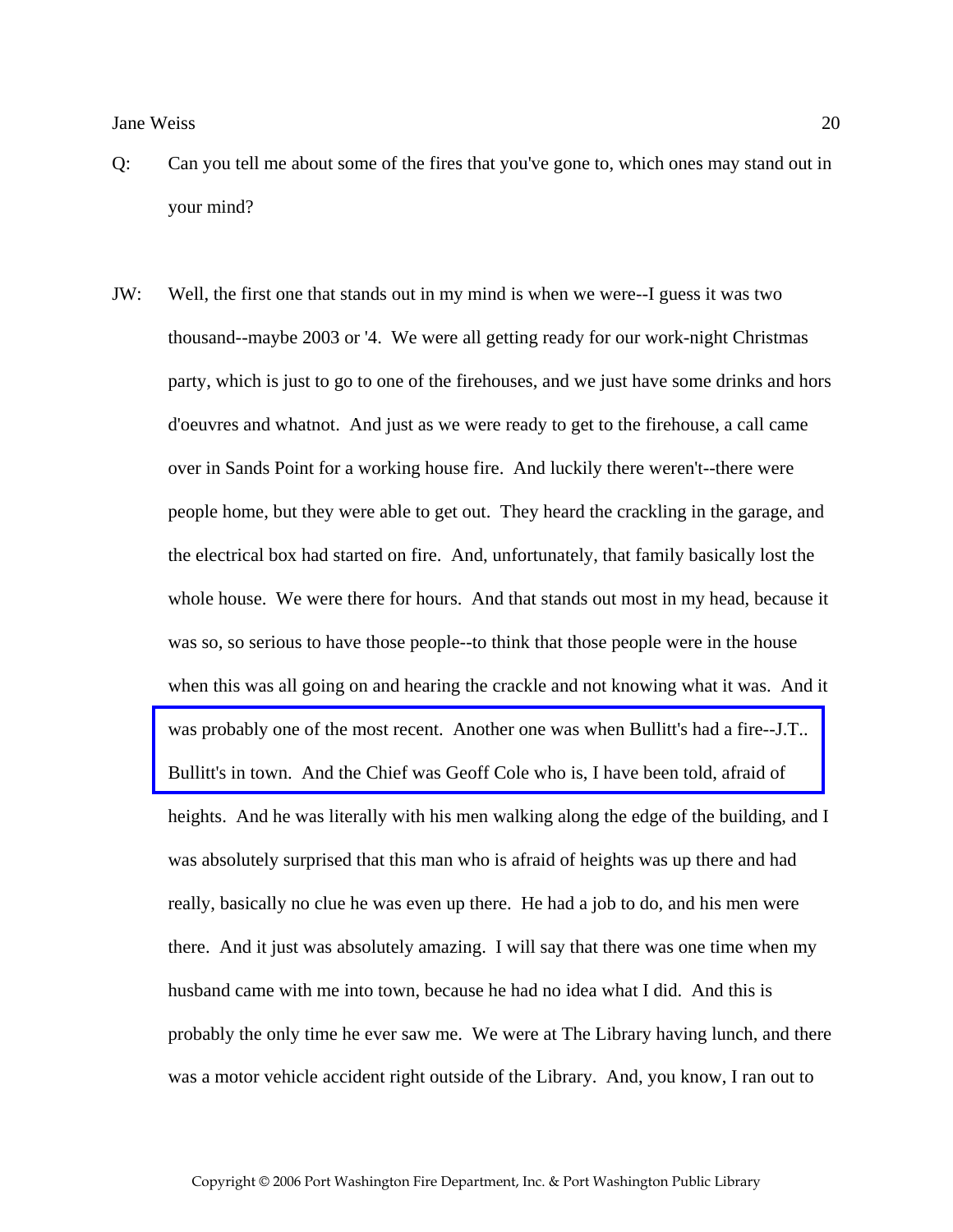see what was going on. And I guess he must have walked out of the restaurant, and I was the first on scene and I started treating the patients. And we got them out of the car, and we started immobilizing them and medically treating them. And when the call was finished and I walked back, because I did not ride the ambulance--I just basically secured the patient and handed them off to the ambulance--I walked back and I sat down to start to eat, and he looked at me and said, "Are you kidding me?" And I said, "What?" He said, "I can't believe what you just did." And I said, "I don't understand what you mean." And he goes, "You just ran out into the street and started treating people," he said, "and when that ambulance arrived, everybody started doing something." And I said, "Of course. That's how we work." And he said, "Everybody knew what they were doing. Like one person got the immobilization; one person put the head bed [?] on; and one per ... " he goes, "and you all just worked as a team." I said, "That's what it's all about- working as a team." And that was the only time he ever saw, and he was absolutely amazed that it all falls into place, you know. You can get five people, you know, come out of an ambulance, and everybody has their own little--like if I'm doing something, this next person knows they're supposed to do something else, and everybody just falls into place. It's quite amazing.

- Q: And all this work that you do is completely volunteer, or have any of the positions been paid positions?
- JW: No, what we do at Fire Medics is completely volunteer. Department Headquarters has an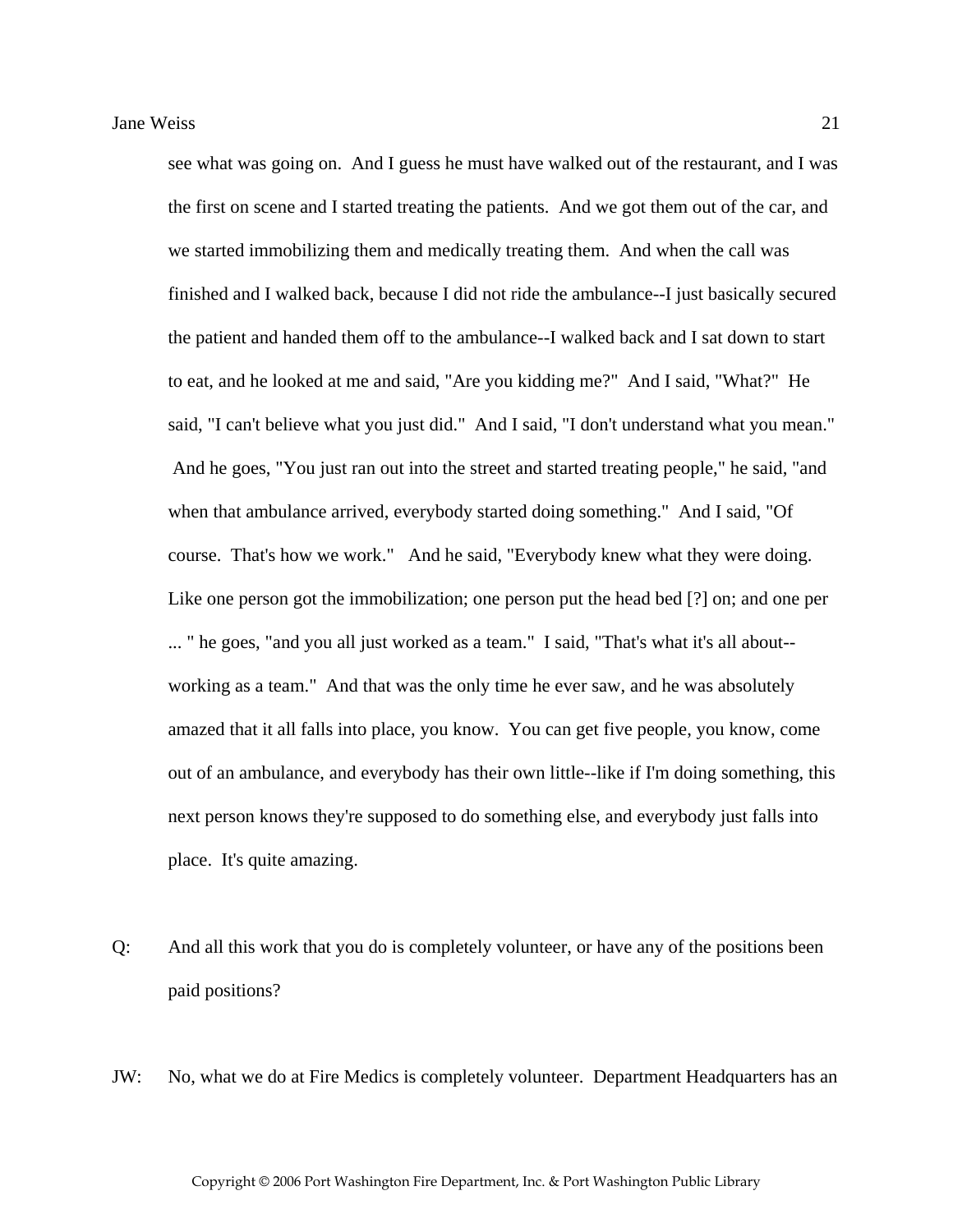executive assistant which does all the daytime answering of mail, and she does the books right now. And we just recently took on maintenance men, which help, you know, with snow removal, they take care, maintain the trucks if they have to go out for repairs. They do a little bit of cleaning. You know, they fill the air bottles. They do a lot of the check and balances of the Fire Department right now. And they will, if the ambulance doesn't get out from Fire Medics, we have recently put one up at department headquarters because we have three working ambulances, and they will take one of them from there and go to the scene. And then when the Fire Medics show up, the maintenance men will hand the call off to Fire Medics, and we'll take the patient to the hospital.

#### Q: Where is the third ambulance?

- JW: We have two down at 65 Harbor Road, and then the other one is up at department headquarters. If one of those ambulances goes out for service, then the department ambulance will come down to Fire Medics. There's always two running out of Fire Medics.
- Q: And which hospitals do you take people to?
- JW: St. Francis Hospital is our major receiving hospital. Right now, North Shore is a stroke hospital and our pediatric hospital--St. Francis does not do pediatrics--and head trauma. If we have a major burn patient, we will travel over to NCMC [Nassau County Medical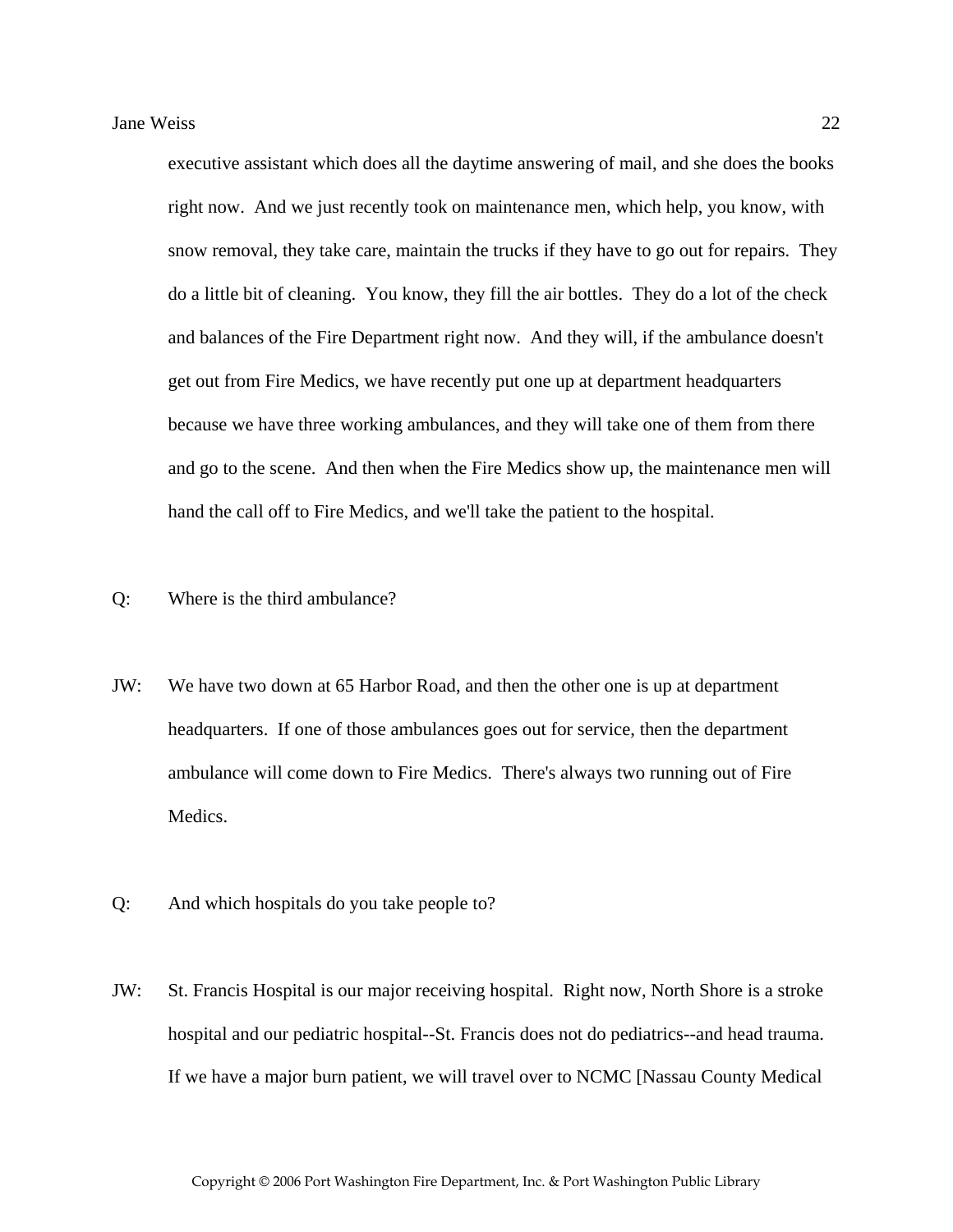Center], because that is the burn unit, if they need that. But, probably eighty percent of the patients go to St. Francis. St. Francis has really expanded themselves as far as their patient care, so that they can pretty much treat everything now.

- Q: Okay. Did you have more there [referring to the paper she was holding], or different?
- JW: Yes, the certifications that I was holding were in '87, I became the--was an EMT. I took the Essentials of Firefighting, which is, you know, the beginning of your fire training, in '88. In '91, I became an EMTCC. I worked as a lab instructor for EMS in September '89. And, due to my busy schedule, I ended up, when I started at St. Francis, I did that for a while, but I just found it--it was very rewarding. I just found it overwhelming as far as my working hours. But ...
- Q: And that's as a lab instructor?
- JW: As a lab instructor in New York State ...
- Q: Was that at St. Francis?
- JW: No. That was at the Fire Service Academy. I am currently a CPR [cardiopulmary resuscitation] instructor since 1992. I hold a card, since '93, for assistant fire inspector. Since '92, like I said, I was--I have been qualified as an interior structure firefighter. The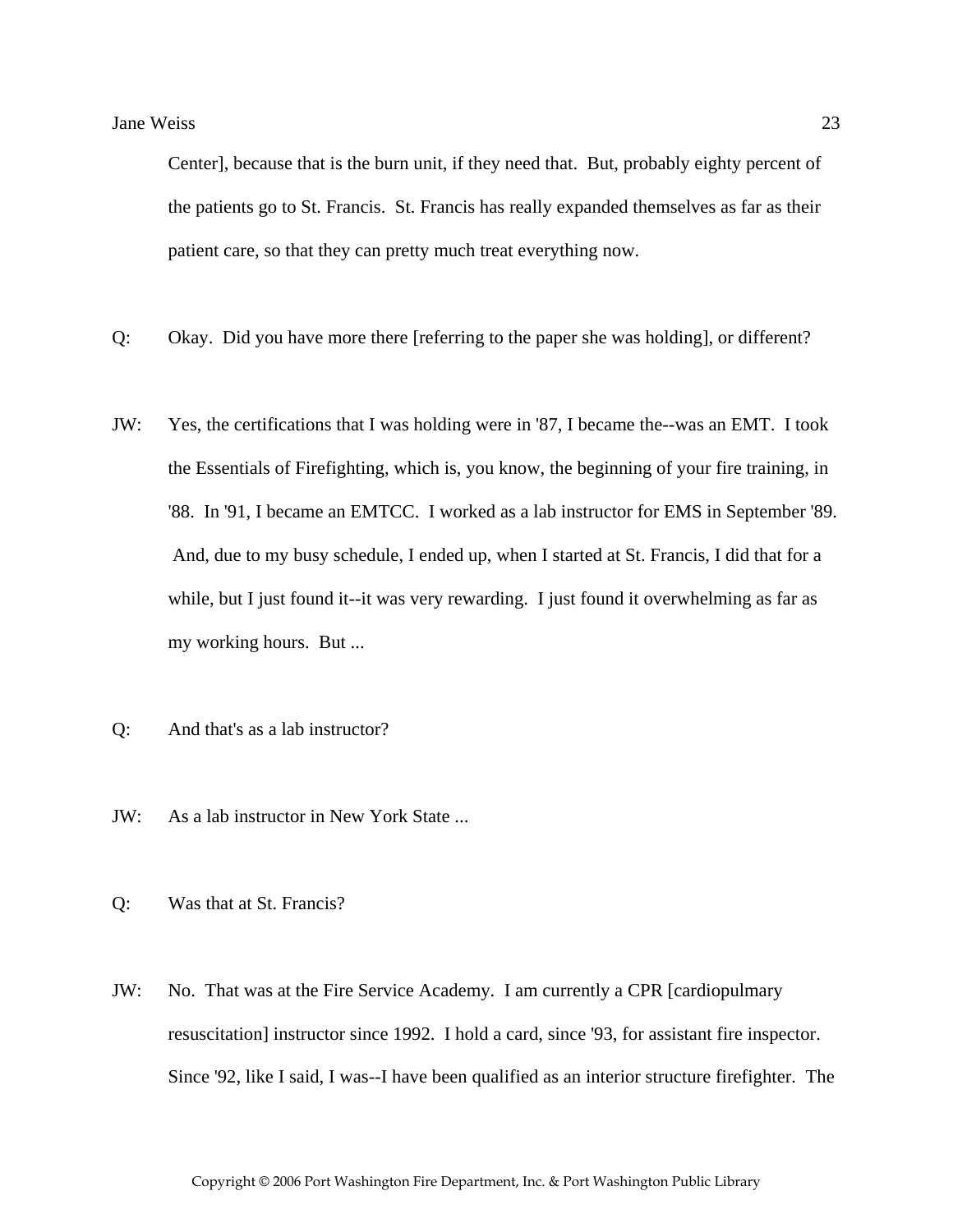department put me through to be a notary. So, I carry certification for that (laughs).

- Q: Have you had to use it?
- JW: All day long, I do at St. Francis, thank you to the department. And, yes, I do. I do most of the notarizing for all of the contracts for the villages and the Town of North Hempstead. So, that worked out well. I think there's only like two of us in the department, and I'm the only one left at St. Francis. So, that--that was quite rewarding, I have to say. You're always looking for a notary, for some reason (laughs).
- Q: What would you say was your best day as a Fire Medic?
- JW: I would have to say my best and rewarding day is the woman down on Roslyn West Shore Road that we saved. That was probably my most rewarding call. Seeing her, you know, you can have a life saving of a cardiac arrest, which doesn't happen that often. But you basically never see those people again. You know, they go into the hospital. You can check up on them, you know, later on, but you forget. You go on so many calls it just is mind-boggling. That's probably my most rewarding one.
- Q: How about your worst day?
- JW: My worst day was Ingrid Sowle on that one.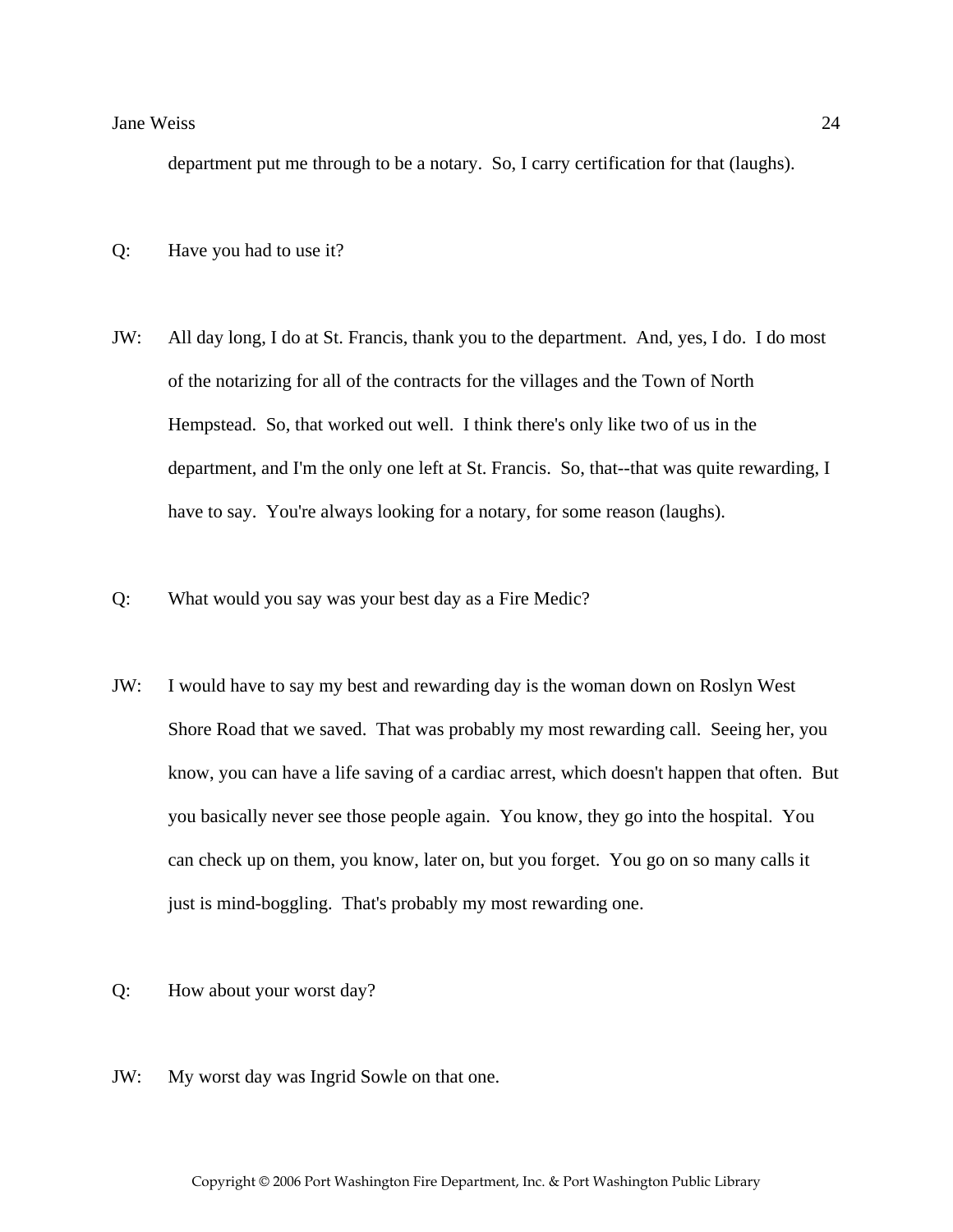- Q: And how do you deal with a traumatic situation like that? I mean, personally, how do you process it?
- JW: Usually, how the process works is after a very disturbing call, usually the crew will go back to the firehouse and just sit around and have a roundtable discussion. And that will vent out all of the mishaps you might have and disappointments of possibly losing a patient. But they do have a critical stress team that can come in. They did that for Ingrid Sowle. And it's a group roundtable that they have a professional come in, and you're there to vent any problems that you had.
- Q: And have you taken part in some of those sessions?
- JW: I took part in the Ingrid Sowle, I think, because the most emotional part of losing Ingrid was she was responding to the call after the ambulance had left. And she came down to Roslyn West Shore Road and parked her car at the top of the hill, over near Beacon Hill. And everyone was walking back to their cars at that point, and she was walking down to see--she didn't realize, because you have to have radios to know when the call is over- and basically the members don't carry radios. So she had no idea the call was finished. Everybody was picking up; the ambulance had left. And she came out and was walking down the side of the street when a drunk driver came and hit her. As a matter of fact, when he hit her, she bounced off of one of another member's car, and we had to--that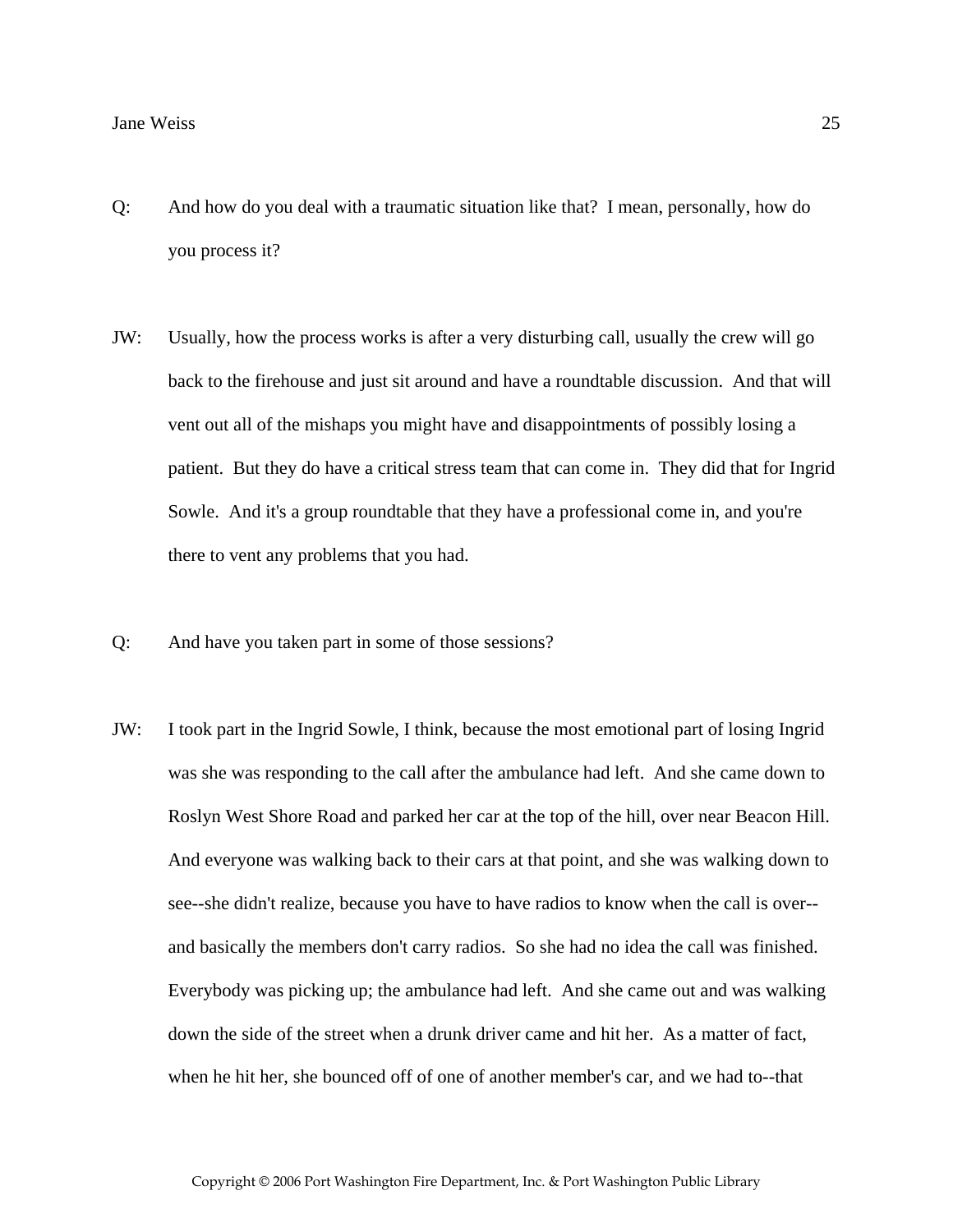member had to get rid of that car. She could never drive it again, you know, due to the fact. And that's probably the most upsetting part of the call, to think that it didn't have to happen, if she would have known that the call was over.

- Q: And do you still not carry radios?
- JW: Members do not carry--members have pagers that, if you listen to them, they will come over and tell you that a call is on a "signal 13," which means it's over. But very rarely would you listen to that, even though you carry the pager. Because what happens is your pager is set for a call on one frequency, and if you don't switch your pager to the next frequency, you would not know that that call is still in session. Because you want to hear the next call coming in, so you leave it on the scan on that one. And it's just unfortunate. We don't all carry radios. We can't--we have radios when we get to the scene as the crew in charge, but not getting to the scene. We carry a lot of Nextels now, especially officers. So we are able to at least key up and find out where you are, you know: "I'll be responding to the firehouse; if you can get the ambulance, you can go to the call." So we can kind of talk to each other that way.

Q: What is a Nextel?

JW: A Nextel is a cell phone. And most of all the companies' officers and all the department officers have cell phones, which are Nextel walkie-talkies. So you can communicate that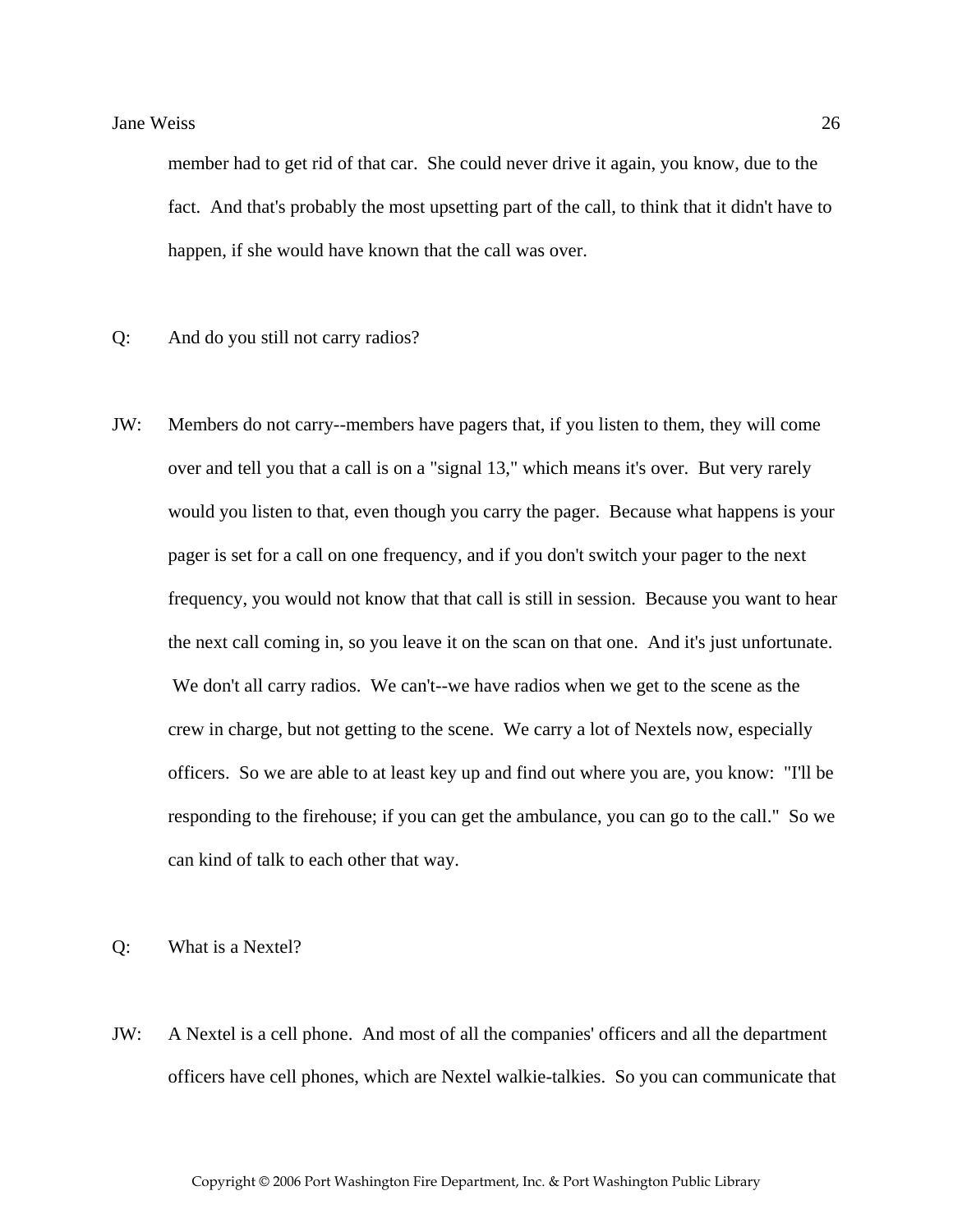way.

- Q: When you say "key up," what do you mean?
- JW: You just push a button, and I can put my phone into you and you'll hear it beep, and you'll pick up and just answer me.
- Q: So you--I mean, how does it work? Could you call a particular person or ...
- JW: I can call a particular person. Yes, yes. We haven't gotten into group pages yet, but I can call you, and you'll hear a beep go off and you'll look in your phone, and it'll say Jane, all right. And then you key me up and say "What's up?"
- Q: And how would you say what you have learned through your training and through your experience as a Fire Medic has helped you in other areas of your life, both personally and professionally?
- JW: Professional helped me in many ways because, originally, when my children were first born, I worked at Hicks Nurseries Garden Center in Westbury up until, well, I was there about twenty years from 1978 to 1995. And then, my husband had a massive coronary, and he was the sole--basically sole financial to the household. And he was self employed, so he carried the medical insurance. Once he had the heart attack, medical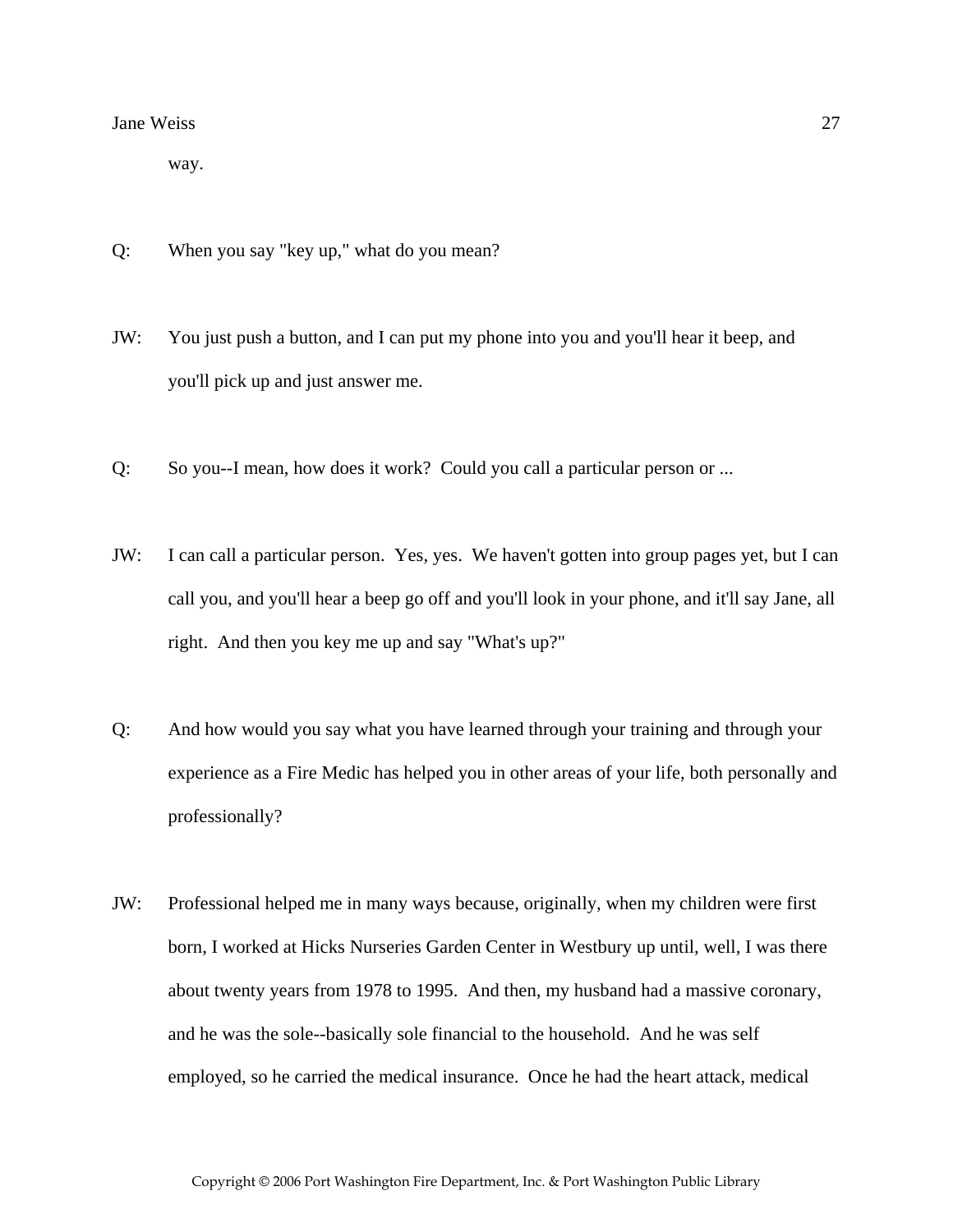insurance was a necessity. We couldn't just, you know, it's so expensive. So, I just happened to go to St. Francis Hospital and put an application in, because a friend of mine worked at North Shore, and they had technicians in the emergency room. And I called St. Francis and said if you had something like that, I would be interested. And they said, "No, I'm sorry, we don't have positions like that in the emergency room or in the hospital. I think it was maybe three weeks later they called me back, and they said, "You know, we're thinking of starting a pilot program at St. Francis Hospital, and we would be interested in hiring you full-time, seeing you have a New York State certification. Would you like the position?" So, I said, "Sure, I'll try it." And I tried it, and, fortunately, with my certification and my ten years in the field of firefighting, they hired me, and there were only three of us that got hired, and all three of us had to have the certification. And that's what landed me basically at St. Francis, and I've been there for ten years. So, that definitely helped me, and ...

- Q: Excuse me. I have to turn over the tape...
- JW: No problem ... [END OF SIDE A; BEGIN SIDE B] ...
- Q: Okay. And how has your involvement with the Fire Medics affected your personal life?
- JW: As far as personal life, I was originally the first person in our family that had some kind of medical training. So, the phone calls would come from all sorts of relatives. You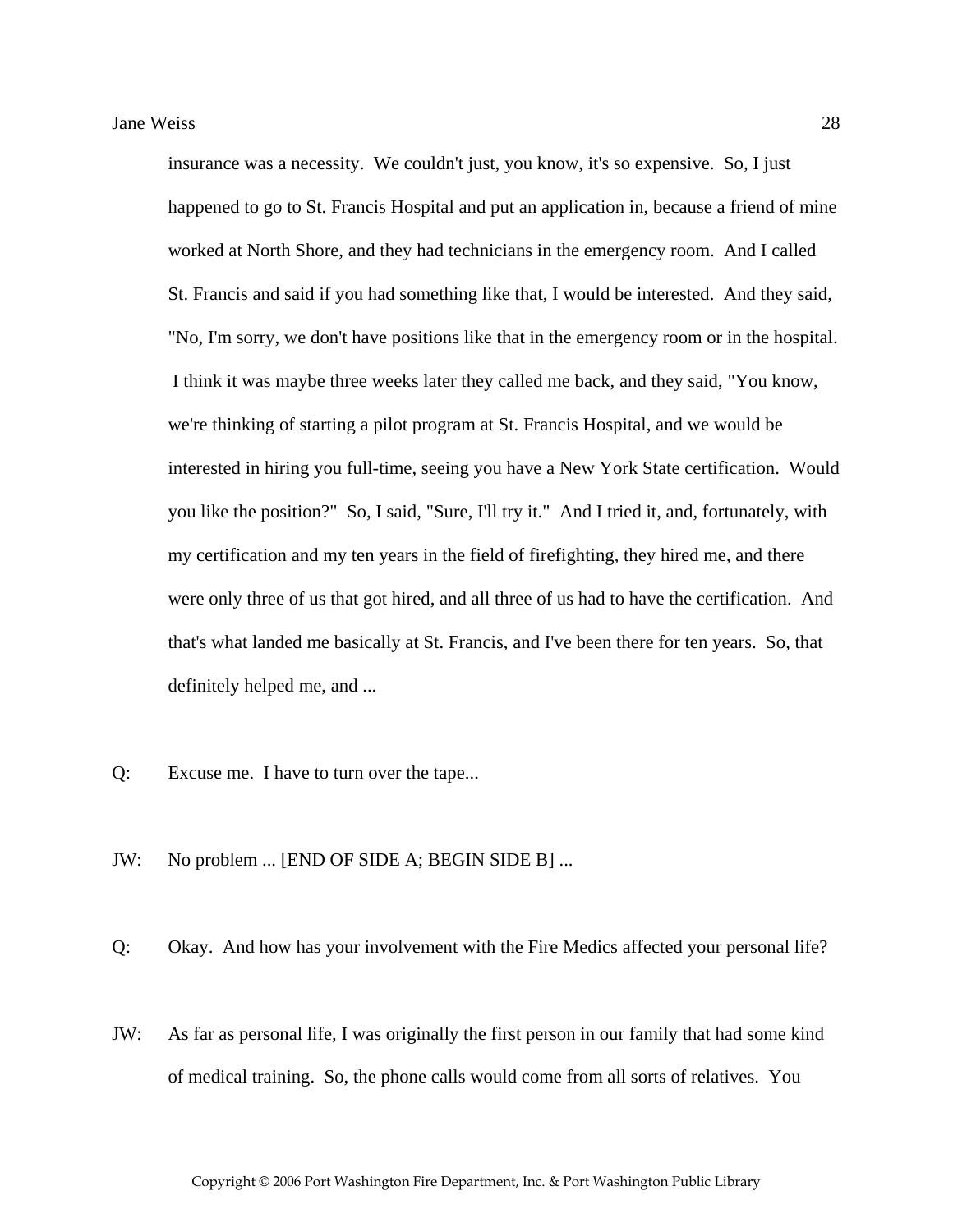know, "My child fell and has a cut on his head. Do you think you can come over to see if it needs stitches?" "My child has a fever and he's vomiting; what do you think I should do?" And it basically has gone on since then. My nephew is a diabetic. I've handled him a few times where he has gone into insulin shock and had to call the ambulance when he was completely lethargic and had no idea what he was doing. So, it has worked out. Since then, my niece has become a PA [Physician's Assistant], so she's in the medical field. My son has become a paramedic. He's in the Westbury Fire Department. And he just got hired in New York City. So, now, a lot of the questions are directed to him, because he's home a little bit more often than I am.

- Q: Is this the son who had the seizures?
- JW: No. This is the oldest one.
- Q: What are your children's names?
- Q: Kristie--my daughter, twenty-four. Jason. He's twenty-three--I'm sorry, twenty-six. Boy, I wish he was twenty-three again. And Todd is twenty-eight. Emilio is fifteen.
- Q: Do you ever carry anything for luck--any kind of lucky charm or anything?
- JW: No, I don't. No. My luck is with me wherever I go (laughs) ... [KNOCKS ON WOOD]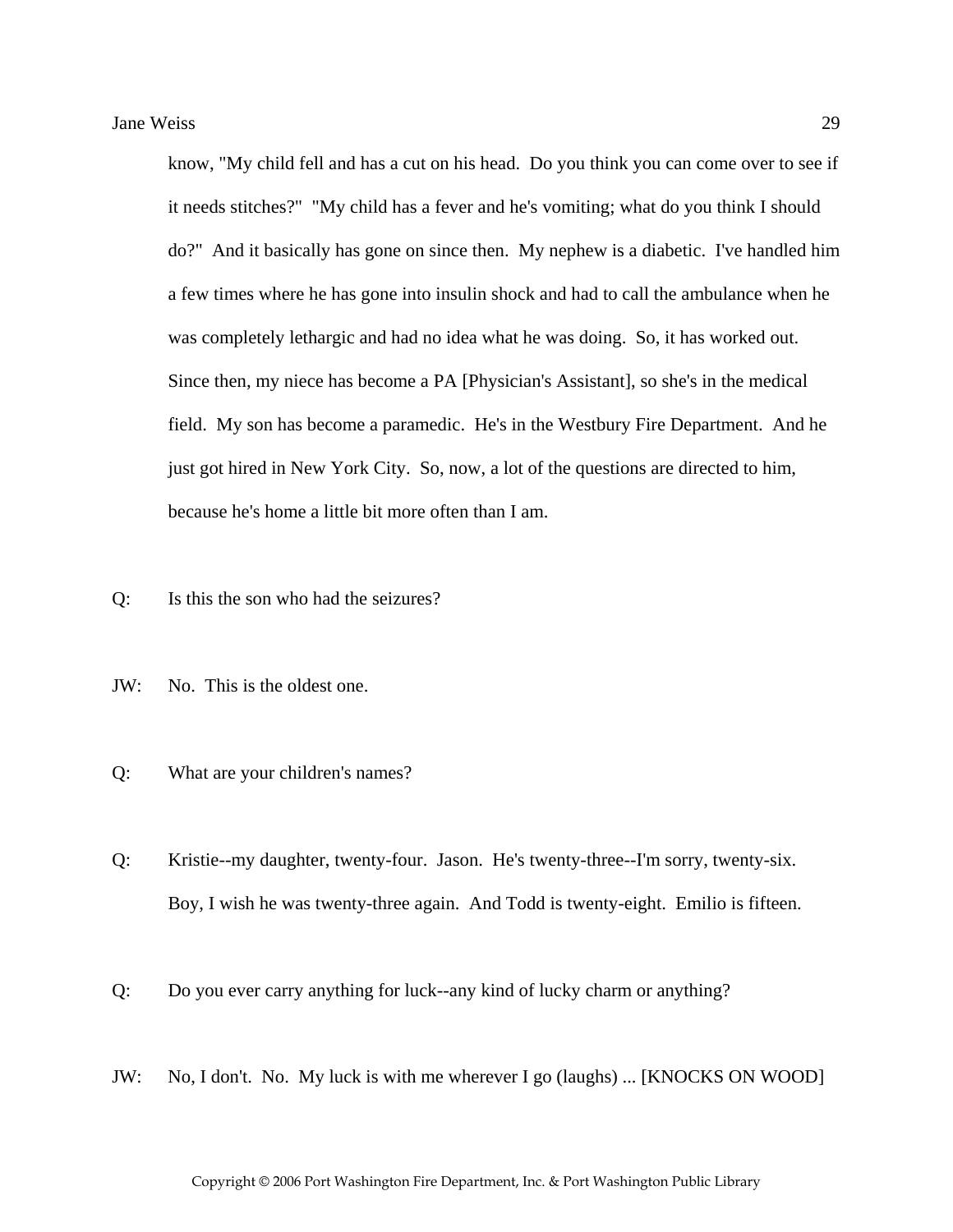... so far.

- Q: What about the social aspect of being a member of the fire department. Has that been important to you?
- JW: Social aspects. I have a lot of friends in Fire Medics, mostly the old-time members. I enjoy the younger group of people; they kind of keep you young. Probably my righthand "man" in Fire Medics is Christina Alexander. She has worked with me on numerous occasions. She works with me close as the membership committee. She's the Treasurer right now of Fire Medics. And we're friends inside Fire Medics and outside of Fire Medics. It's a nice group of people. You know, it's--when they say the fire department is brothers, that's exactly what they are--brothers and sisters. You couldn't ask for better.
- Q: Which other people have stood out for you over the years?
- JW: Geoff Cole happens--Chief Cole -- he happens to be my best friend. He has been--oh, wow, we're going on eighteen years, I think. The first time I met him, he was, I think, a Captain in his company--Flower Hill. We went to a fire board dinner, and I met him there and we just hit it off really well. And he is literally my best friend. Him and his wife and me and my husband used to go away on trips and whatnot. And my husband passed away five years ago. So, we still travel a little bit together. But he was always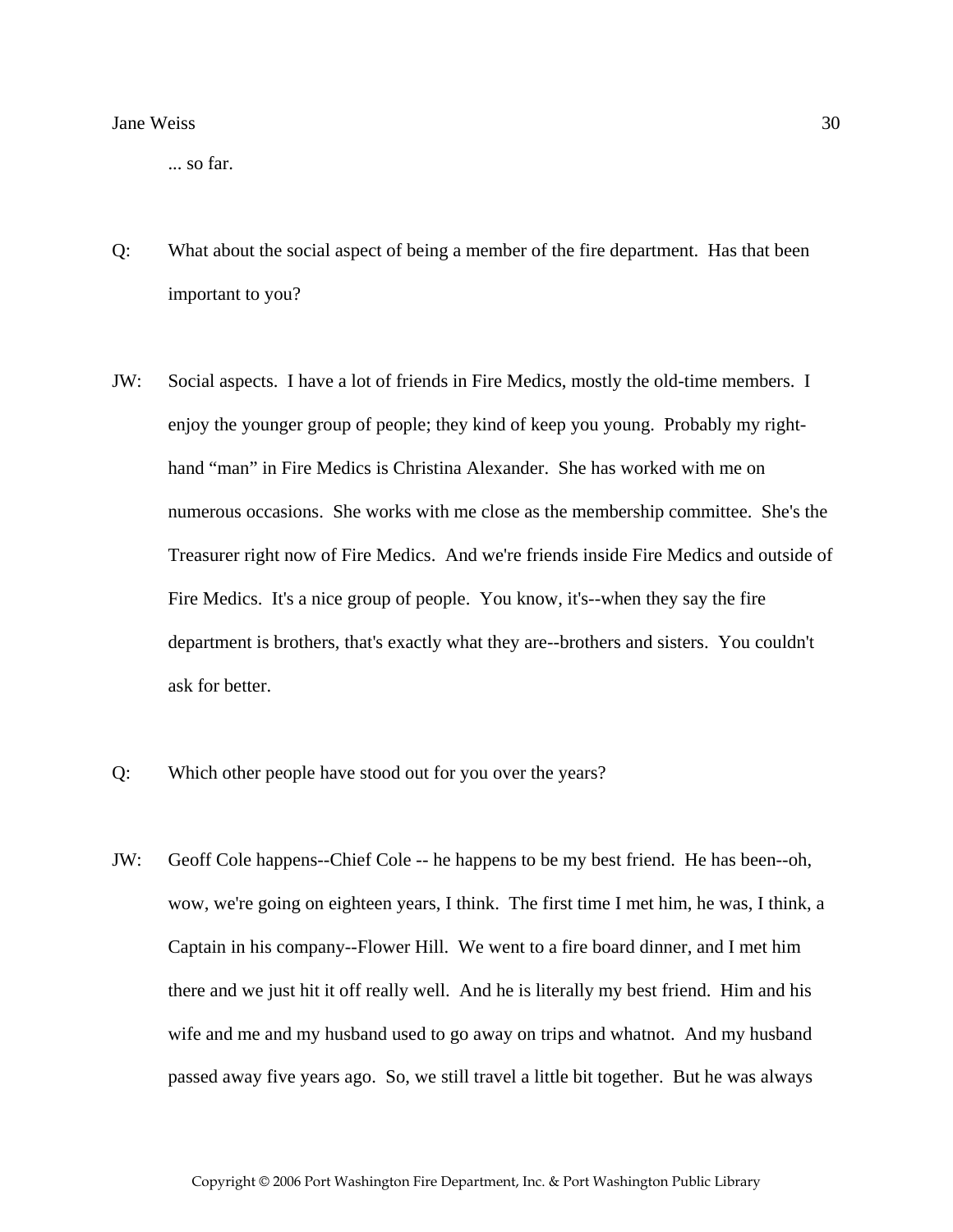there for me for whatever--whether it be fire department or personal, and he still is. So, I would say he is--like I said, he is my best friend in the world (laughs). Not just the fire department--in the world.

- Q: What was your husband's name?
- JW: Michael. Yes.
- Q: And are there other close friends that you have in the Department?
- JW: Yes. I have Philip Spinnato who's presently Captain. He has pretty much held the position in Fire Medics since I've known him. Christina Alexander. A lot of the old-time members. Beverly Reese, Lesly Culp, Jen Mandero, Linda Ladislaw.
- Q: When did you first feel part of the team?
- JW: I have to say you feel part of the team--at least I felt part of the team as soon as I joined, because I was already an EMT. And, you know, Fire Medics has its own qualifications, even though you get state certified and you carry a certificate. They go above and beyond. They have a process that's called Teterization--after Joe Teta, an ex-Captain of Fire Medics. And Teterization is not only do you carry your state certification, but Fire Medics has you ride an ambulance with a qualified technician so that if you're the only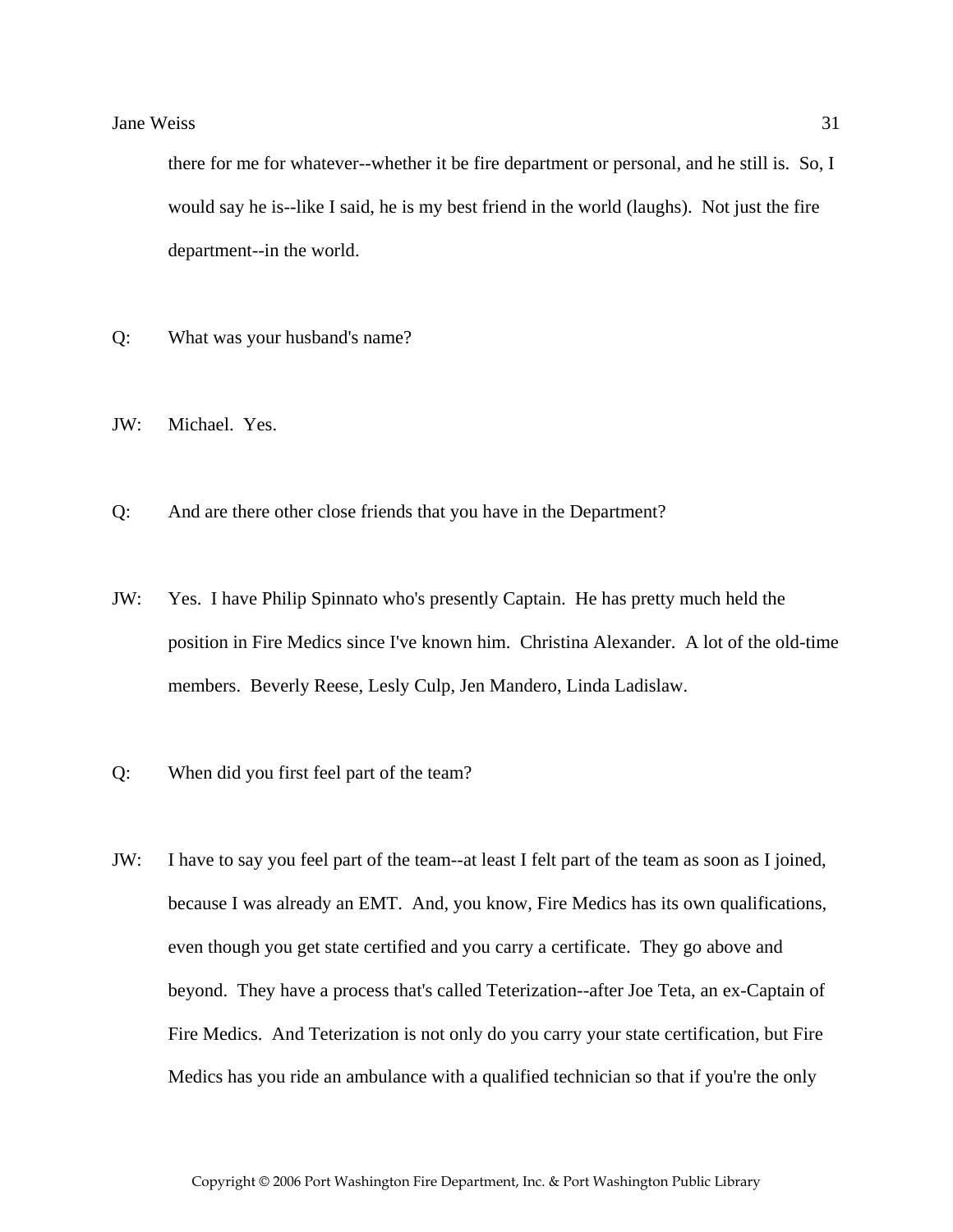person on that ambulance besides the driver--because there are times when it'll only be a technician and the driver--and you respond to a call, you have to be able to handle that whole call, from scene safety to patient care to making sure that ambulance is safe, the driver is safe, pedestrians are safe. Everybody in that area. And you have to be able to organize yourself. You just can't be able to take care of a patient and learn from a book and say, "Well, I'll treat you." Because you have to be able to handle the whole scene. And that's what they look for. And once you've become a technician and you've ridden the ambulance a few times and whatnot, if you feel capable of handling a scene all by yourself, you would talk to the Captain and the Captain would ride with you and qualify you.

- Q: Well, how can you do that? How can you take care of the patient and then take care of the whole scene also?
- JW: The first thing you learn in your classes to become a technician is scene safety. So, before you can even start your patient care, you have to be able to make sure that everybody there is safe. From the patient to the crew to the ambulance. Luckily, in Port Washington, I don't think I have ever responded to a call in my twenty-one years that there was not a police officer on the scene. The Port cops are absolutely wonderful. It has happened maybe--I can't even count on one hand--in Manorhaven when, because the County police are there. If they're changing shifts, there is not always a police officer there. But, like I said, I could probably count that on the back of my hand. Once you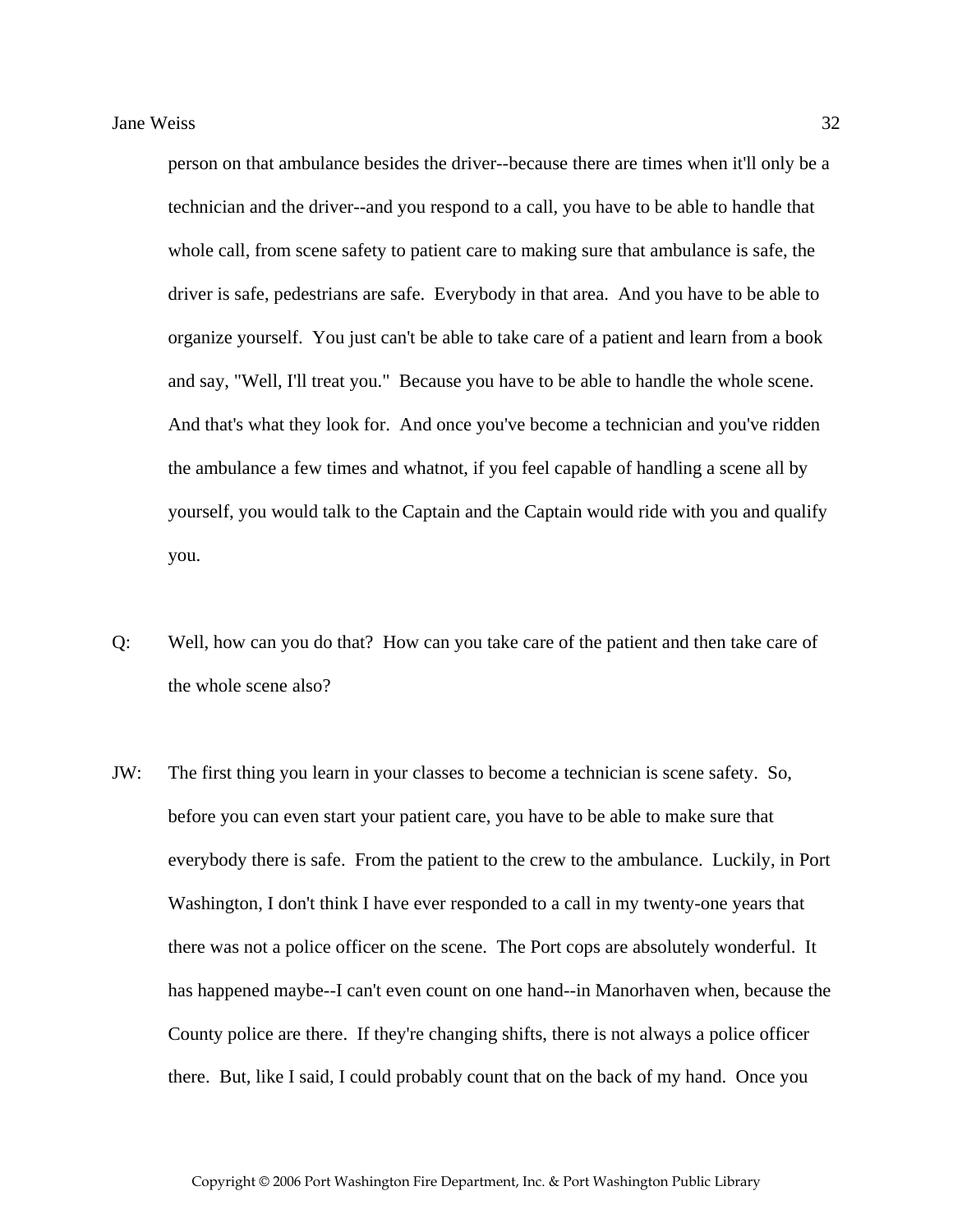have reviewed the area that you're in and your safety for the ambulance crew and the patient is okay, then you can go in and deal with the patient. And usually the police officers--and, by then, you'll have, usually, now, we have chiefs--a chief will really come to a scene. They're really good like that. Years ago, when Fire Medics was first established, we didn't have a lot of department people--firemen or chiefs--responding. Now, again, very rarely do I go that there is not a chief at a scene.

Q: A fire chief?

- JW: A fire chief, yes. Yes. So, it's ...
- Q: Can you describe to me just how you would secure the site, the area, to ensure that everyone is okay?
- JW: Well, once you get out of the ambulance, even pulling up on a scene, you have to be able- -say, a motor vehicle accident--as you're pulling up to a scene, you have to completely visualize everything around you. You have to make sure that there are no telephone poles down, that there's any electrical wires hanging. You have to make sure that the car is not on fire or be able to start on fire due to fluids leaking. You have to make sure that if you're starting to go near the car, the car is secure, that it's not going to roll in any way. Once you are capable of making sure that there's scene safety, then you can move in on your patient. If I get hurt, I'm not going to do any good for that patient. So, that's where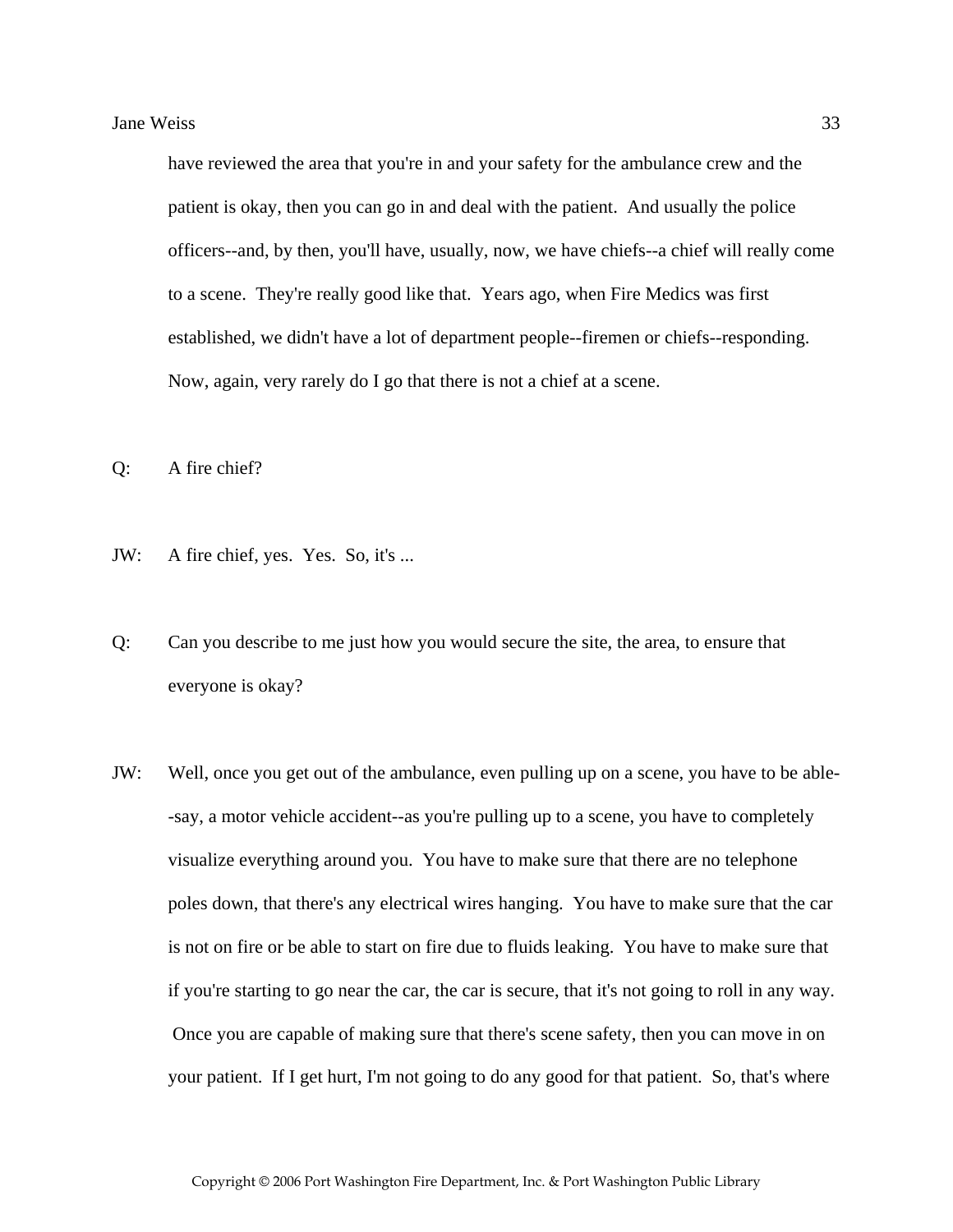it all comes in. It takes seconds to do. And, again, as long as, if there's a chief on the scene, he will direct you where to go, where the ambulance should go, so he will make sure the scene safety is there first, and then you can go right in to your patient. So, it's an asset to have chiefs that we have now, because they're all excellent. It's really incredible.

- Q: Can you tell me something about some of the funny things that go on?
- JW: Some of the humorous things. Probably one of my most humorous things that happened, that didn't (laughs), thank God, didn't have any effect on the call was being an out-oftown member, when I first joined--I was not very good at the streets. So, another driver and myself were in the ambulance, and he was also an out-of-town member. And we left department headquarters, 423 Port Boulevard, and we were heading toward St. Francis Hospital, because we thought the call was down there. And we turned around and all the trucks are heading in the opposite direction (laughs). So, it was quite embarrassing when the Chief said, "Could you explain to me where you're going?" We realized that maybe we'd better turn around and follow the rest of the trucks to the call. So, usually on fire calls, we wait and let the fire trucks give their signals first to get out, because when the ambulance arrives at a burning scene, seeing they're not fire trained, there's not too much that we can do first. I think the important thing is when an emergency vehicle responds to a call--whether it be a fire or a signal nine, which is a patient--when a family member sees a fire apparatus, they're expecting something from you. So, if a fireman responds to an ambulance call, and they're not a technician, the family member just grabs them, and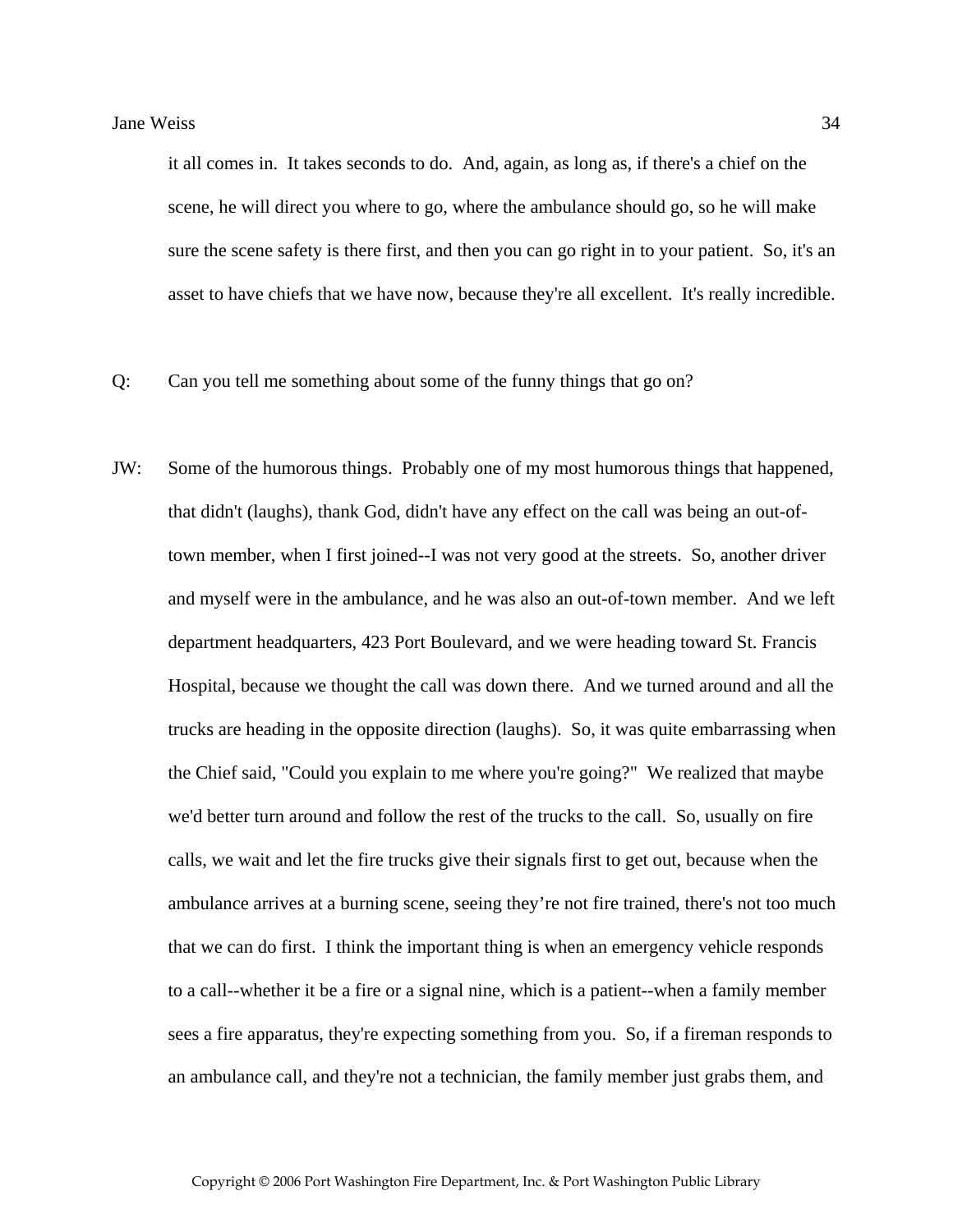they don't know what to do because they're not qualified as EMTs. Same thing as technicians on an ambulance. When you go to a burning building, and you're not qualified as a firefighter, they're expecting you to do something. So, we would usually wait until the chief or the truck gives the signal that they're leaving the firehouse, and then we will respond. So, that's really important. That's why we don't like observers to go to the scenes of a call; they're really supposed to go to the firehouse, because an observer is somebody that just got into the company and really has no medical background at all and doesn't even know how to take a blood pressure. They're just learning the basics before we start training them. They arrive at a scene; there's really not much they can do for a family member. They're in cardiac arrest, we try and get every member of the Fire Department CPR trained. You know, sometimes their certification runs out, that doesn't mean that you can't do CPR. It just means you're not certified. But they're expecting something from you. So, if you have somebody that's in cardiac arrest and that family runs out, they want you to do something for them. So, it's something that has to be thought about.

- Q: Do you have a problem in Fire Medics with automatic alarms?
- JW: Fire Medics responds to not only ambulance calls; it responds to all fires. So, automatic alarms are a biggie. But, then, again, automatic alarm was the Sands Point Nursing Home. And I was on duty for that one, and the Chief was at the Fire Medics. And we were all having a discussion, and it came over as automatic alarm, and we all stood up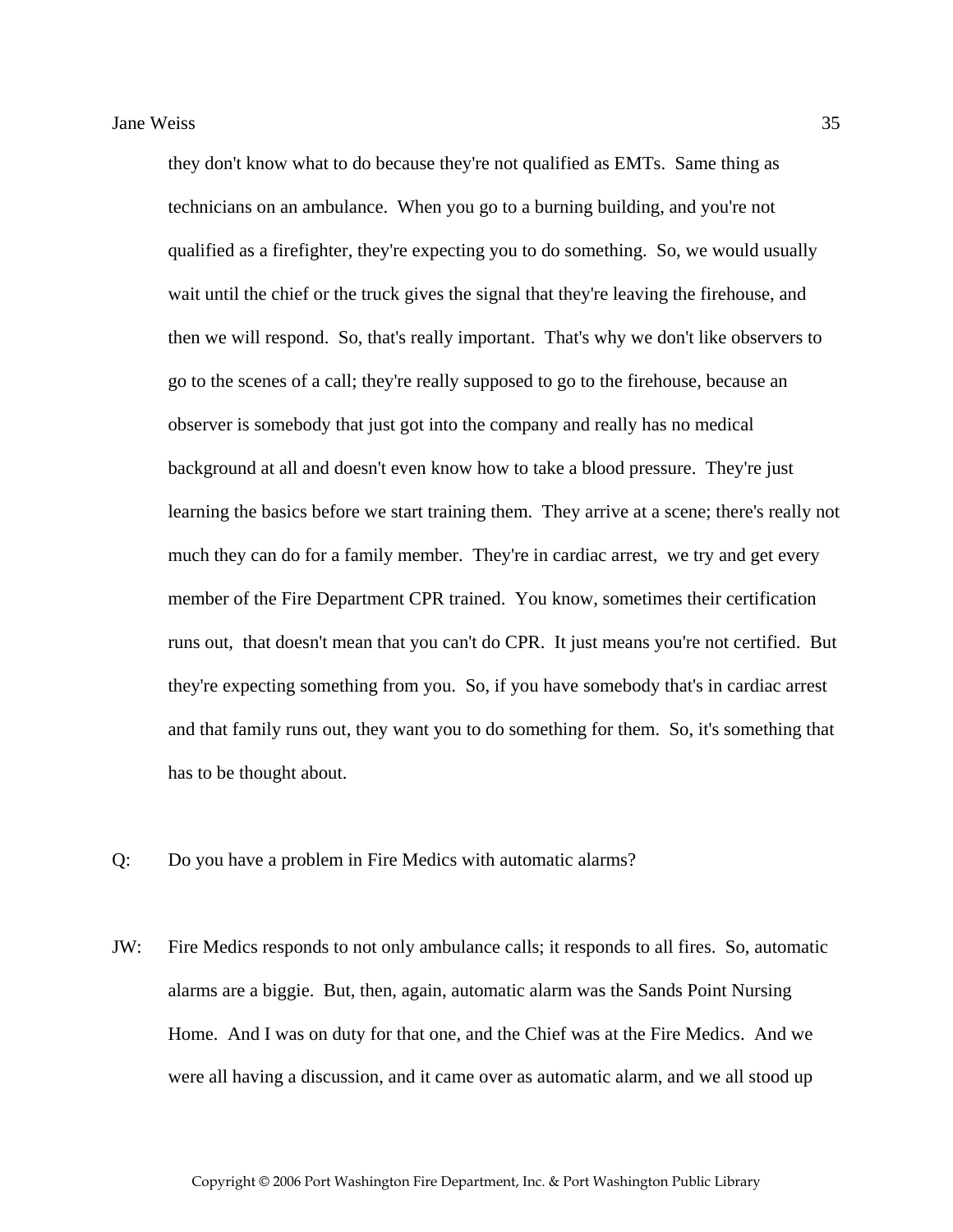and said, "Not again." And we got in, and just as we rounded near Harbor Homes, we looked up, and the flames were going through the roof. That was also a very interesting call, because you had all of the patients--we all geared up and we went in, and we had to remove all of those patients from the Sands Point Nursing Home. Luckily, it was in the winter, and it was a fairly mild night for the winter. They ended up getting Brower's moving truck, and we put a lot of the patients (laughs) in the moving truck and brought them down to the schools. But that was another very interesting call, because that was a typical automatic alarm that turned into a working fire. So, yes, you do have, but you've got to go. Yes. Got to go.

- Q: Were you at all involved in 9/11?
- JW: No. I was not involved in 9/11. I was at the hospital when it happened. The hospital geared up in case we needed to bring patients in, but obviously there were no patients to bring in. So, no. Not directly. My son did go into 9/11. He was there for, I think, fortyeight hours, and I thank God that he didn't stay there, because a lot of these guys are coming in now with lung problems. So ...
- Q: Did any of the procedures in the Fire Medic department change after that? Did it have any impact on the department?
- JW: As far as--yes, we've had extra training on that. On responses, they do have county-wide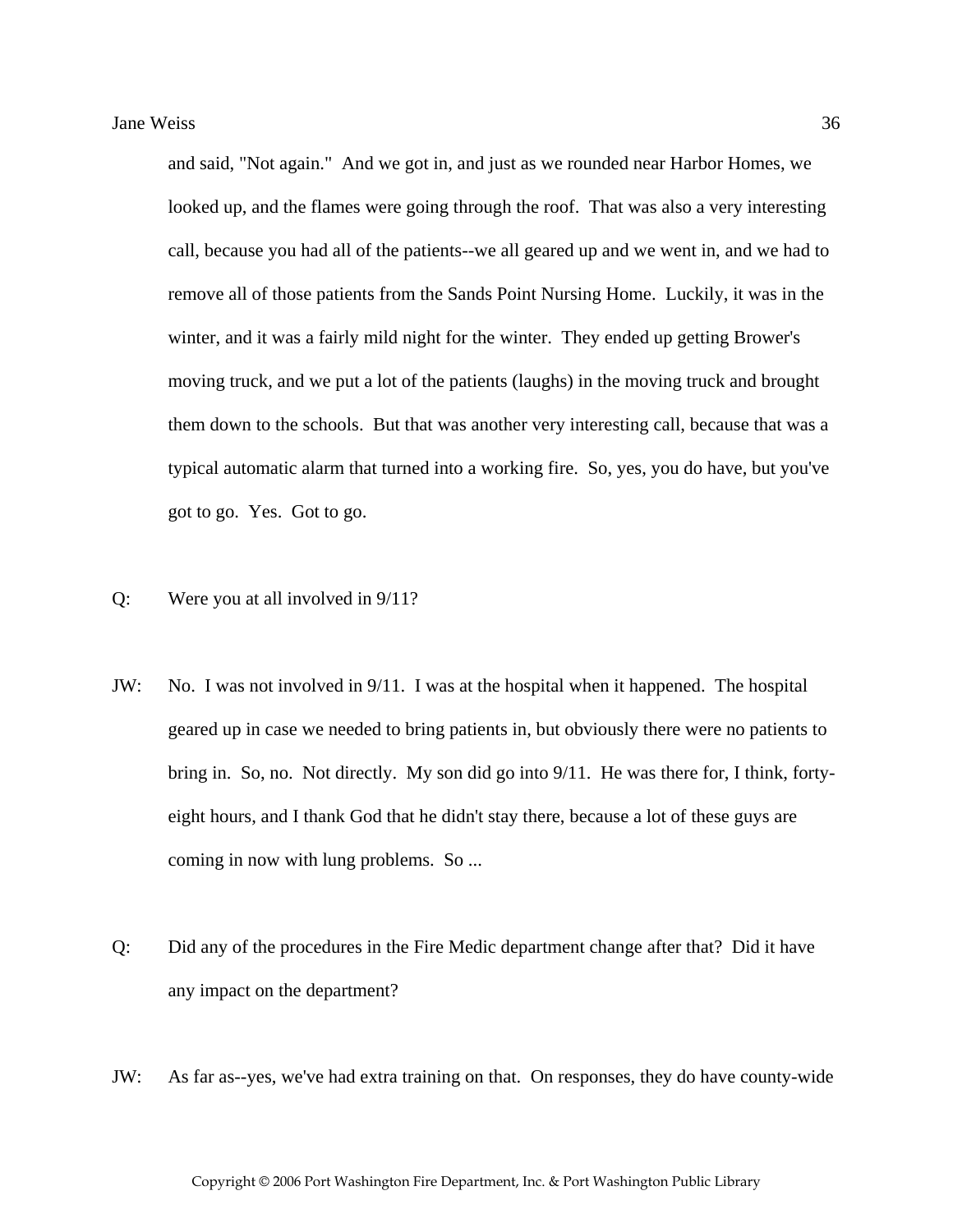drills every once in a while that the city's involved in. Obviously, the chief would know more about it. But I know they just had, recently, had a drill where the city set up to call in specific areas in Nassau County and Suffolk County to respond in, and they did go to prospective firehouses just to back up, as a training session, to see who would come in. So, you know, I think as far as radios, but then again that was a biggie with Bobby Dayton. We lost Bobby Dayton to a fire on Main Street. Unfortunately, he did have radio contact, and they just weren't able to get to him quick enough. But I think radio response has changed a lot in the city and out here.

- Q: And what about the issue of recruiting new volunteers? Has this been a problem with Fire Medics?
- JW: This is a very big problem. Due to the economy and living on Long Island, the prices of houses, people cannot afford to live here. People are working two jobs. We just sent out a mailing, and I think we've received right now hundreds of donations, and I think, out of all hundreds of donations, we received back one letter from a mother of a fifteen-year-old that was interested in joining our Explorers Program. People just don't want to volunteer. People are amazed when you say you volunteer and "You don't get paid for that?" Fire Medics is just starting--the department has a recruitment committee. Fire Medics has just started this week to do a major recruiting. They were going to go to the churches. Unfortunately, they didn't get permission to go in this week, so they're going to be doing that. We're going to be going into the schools. We lowered our membership from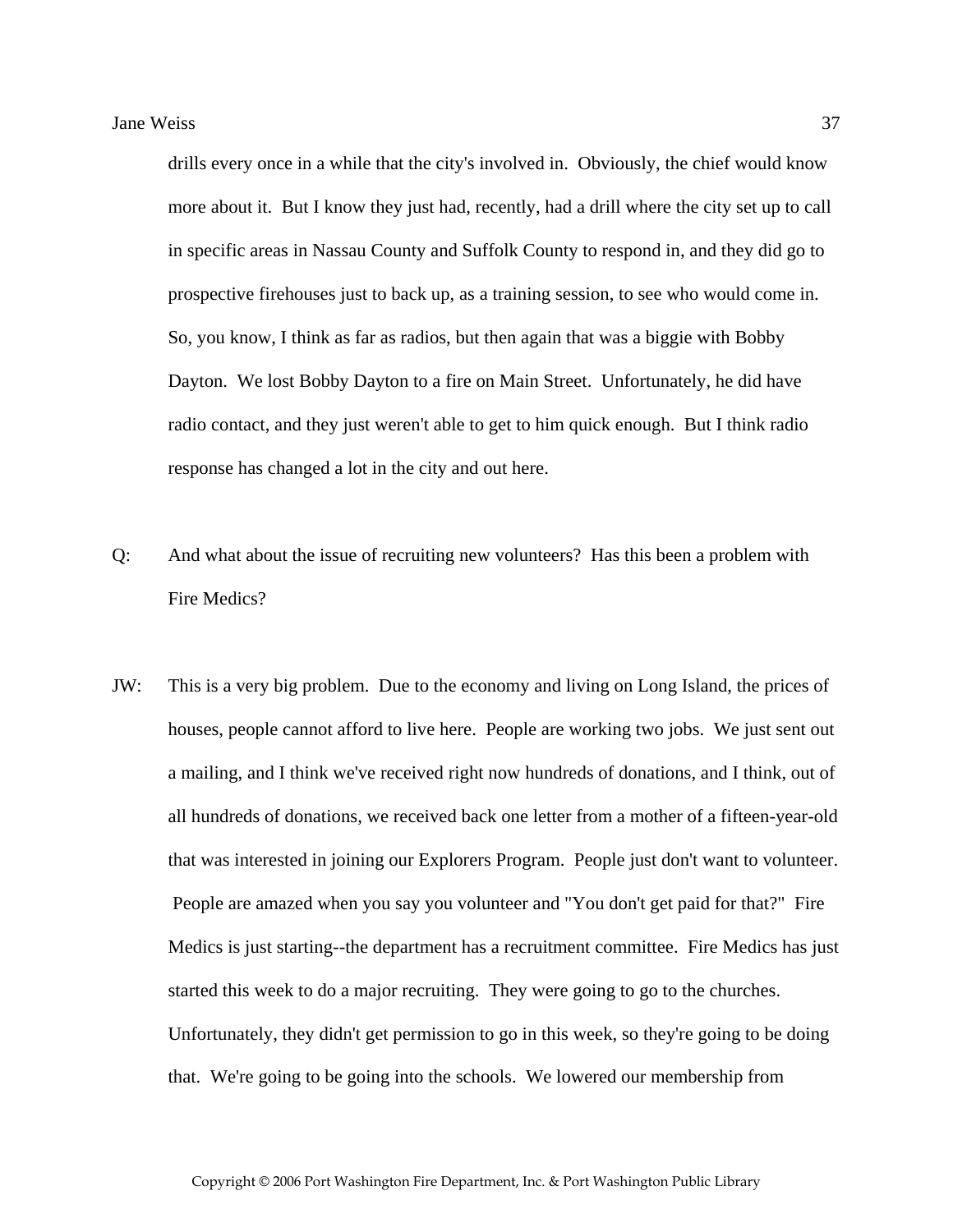eighteen to seventeen. There's a problem with that, too. I can say it's my opinion, but it's not my opinion, that seventeen year olds are usually seniors in high school, and they go away to school. So, we put all of our training into getting them trained in the company, and then off they go. Some of them even use it for the recommendation for college. So, we lose a lot --I think out of twenty-five students that came in, I think we retained two. So that's a biggie. But we are going to the schools, we are going to the churches. They're going to be putting flyers in some of the stores in town. I just started--I'm a CPR instructor, but I do most of my instructing with the fire department--Westbury Fire Department and Port Washington. I just recently went to a class and taught a class at St. Francis. And I was overwhelmed with the amount of people that signed up for the class. I think the class was over sixty people, and I didn't realize that that was probably one of the most important areas to put the flyers out. Because these people obviously are learning CPR for a reason, and hopefully their reasons are a little bit medical (laughs). And we got a few bites in there; I haven't heard from them yet, but they they took our business card and whatnot. So we're hoping that we get some members through there.

- Q: Is there an upper age limit?
- JW: No. As far as being driver qualified, eighteen is the lowest. So, our seventeen-year-olds can ride the ambulances once they have their insurance with the Town of North Hempstead, but they cannot drive. But they can go through the whole driver training program up to the point of driving the ambulance. And our oldest member is--I'm not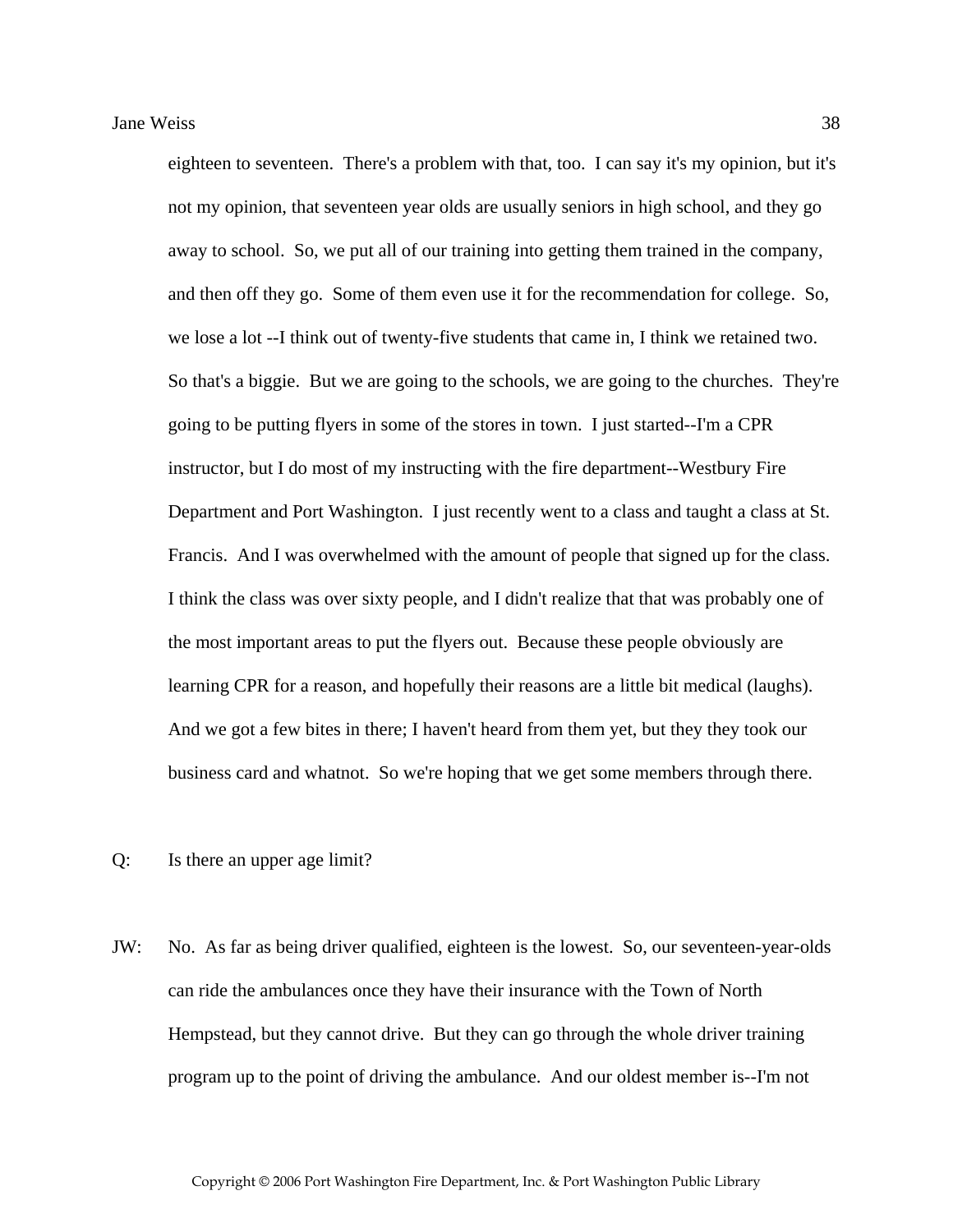going to use any names in case it's not--but (laughs) is definitely over sixty-five. Yes, definitely over sixty-five. So--and, well, she doesn't really drive that much, so she doesn't like to drive. Yet, again, you know, we have different levels of training in Fire Medics--observer being the lowest. Then, you can become a driver, an EMT -- an EMTCC and a paramedic are pretty much on the same level, but there are some people that just don't want to drive the ambulance, so they are just technicians.

- Q: Now what about an AMT [Advanced Medical Technician] or is that ...
- JW: AMT has been changed. AEMT [Advanced Emergency Medical Technician] has been changed to an EMTCC, Critical Care. Every once in a while, the State changes their names for whatever reason. But that's the latest, yes, AEMT.
- Q: What do you think is the most important lesson that you've learned from being a Fire Medic or from being in the department?
- JW: My most important thing I have learned in, through my first EMT class is "Never assume." That's the first thing you will learn, and (laughs) it has stuck with me, because, even in the hospital, if something happens and I look at that person and say, "You never should assume that that was going to happen," because (laughs) it just, it ...
- Q: Well, like what? Can you give me an example?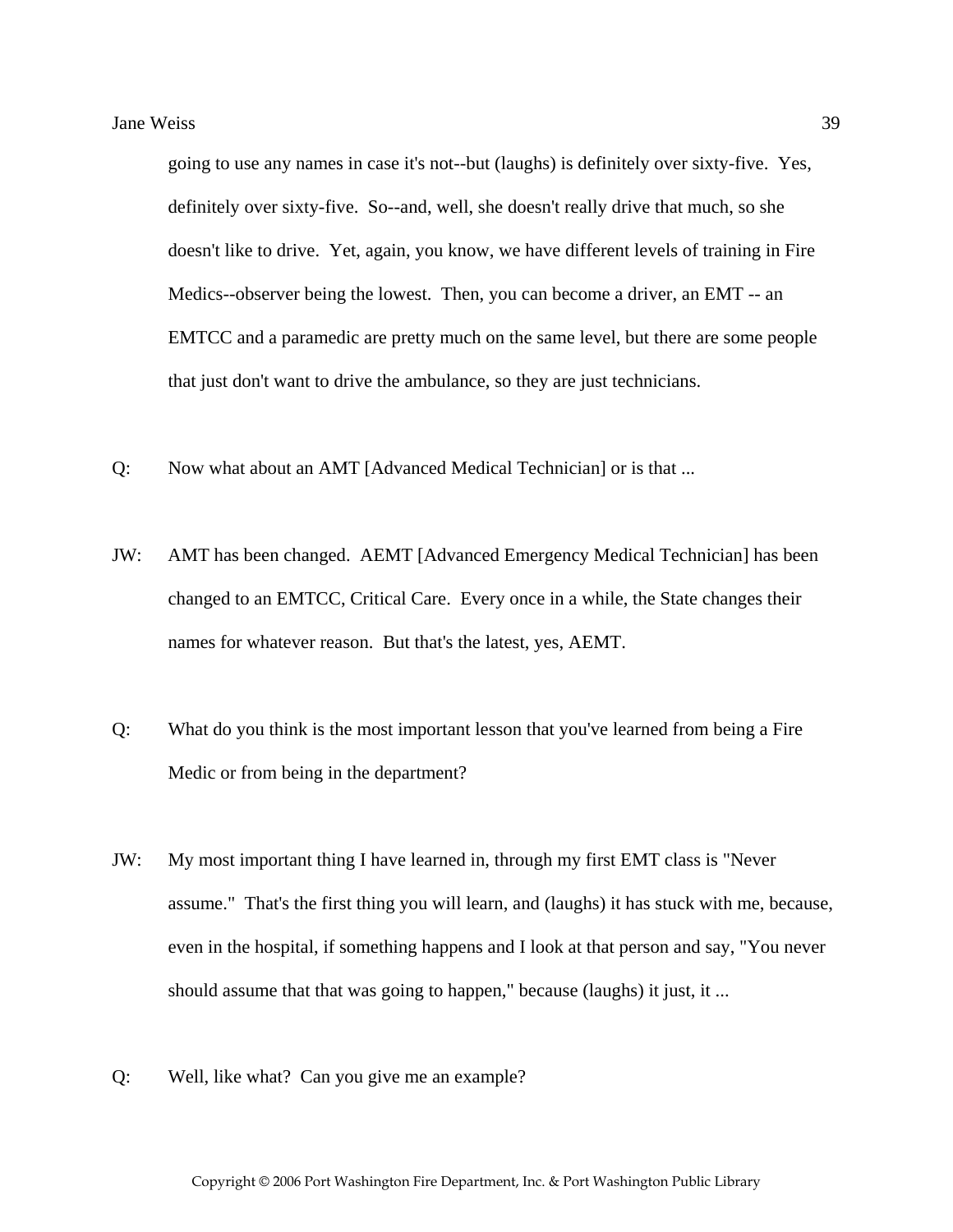- JW: Can I give you an example? Well, as far as the medical, by looking at a patient, you can't assume there is nothing wrong with them until you start taking their blood pressure and you start checking them out medically. That's pretty much how the "assume" came about, but, you know, as far as on my job, people will come over and say, "Well, I thought so-and-so," or "I assumed," and I'm like, "No, no, no. You can't assume that." And, you know, it holds true with fire, the fire department, you know. I could come on- an ambulance could arrive with a crew, and I will come on the scene and I'll take a patient over. If I haven't gotten the full story from the technician that just handed off to me, I can't assume that they did the whole professional work-up on the patient. So, that's where it all comes in. You know, if you want it done right, do it yourself (laughs) type thing. But that's the assume (laughs).
- Q: How would you like to be remembered?
- JW: How would I like to be remembered? Just as a member of the Port Washington Fire Department. Again, self-gratification is all I need. I don't need to be remembered for any of the, you know, any of these positions held, any of the certifications, committees I'm on. It's a job well done when I finish. When I see that lady walk in behind. When, as an out of town member, I can parade in Port Washington and walk into a store where I don't even reside, and people say, "I remember you. You picked me up on the ambulance." You have no idea who that patient is. Because you go through so many of them, it's, you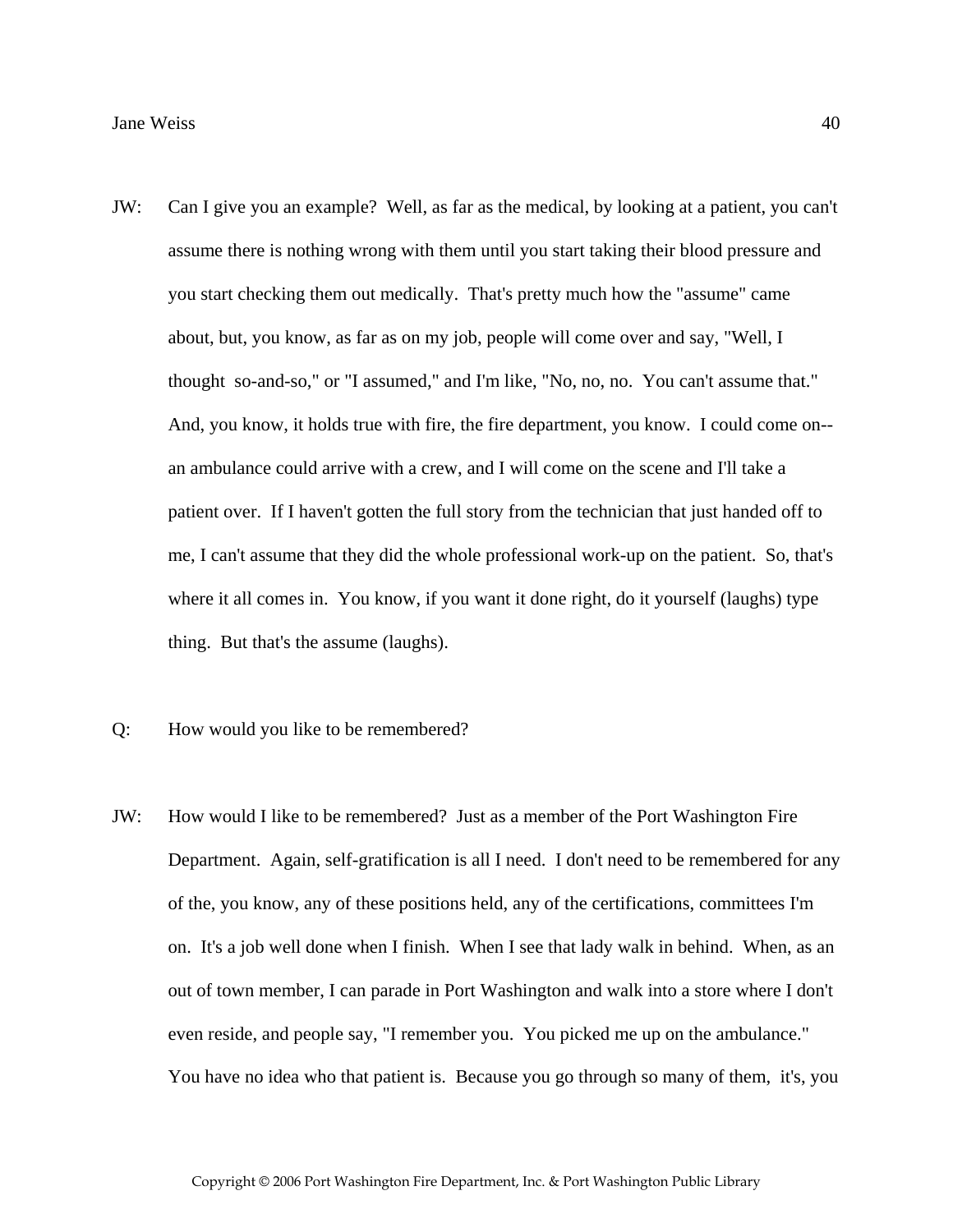know, all the faces don't look familiar at all. But I've gone to banks here and people walk in: "Do you remember me? You took care of me." And I'm like, "Yeah, I remember you!" And that and pretty much the little old people, you know, taking the ambulance and will get out and say, "How much do I owe you for the ambulance?" "You don't owe me anything." "Oh, no, no, no. Please." "You don't owe me anything. This is what we do." "But you don't get paid." "No, we don't get paid," you know. But you'd be surprised at--they're so cute. So cute. You know, that's pretty much it on that.

- Q: Okay. Is there anything we haven't talked about that you think is important for people to know?
- JW: Yes, there is. Because on this little application, it says, "Do you have a nickname?"
- Q: Oh, yes.
- JW: And my nickname in the firehouse is "Mama Jane," through the Port Washington Fire Department to the Westbury Fire Department and through St. Francis Hospital. My license plate even says "Mama Jane." My kids got that for me three years ago, and it came about as being a foster mother, because I was not a mother--they didn't call me "Mommy," because I was not their mommy for thirteen children. That's what I was called--Mama Jane--and it has stuck through all the firehouses, and my son, all these grown men--even if--because I will go on calls with my son every once in a while.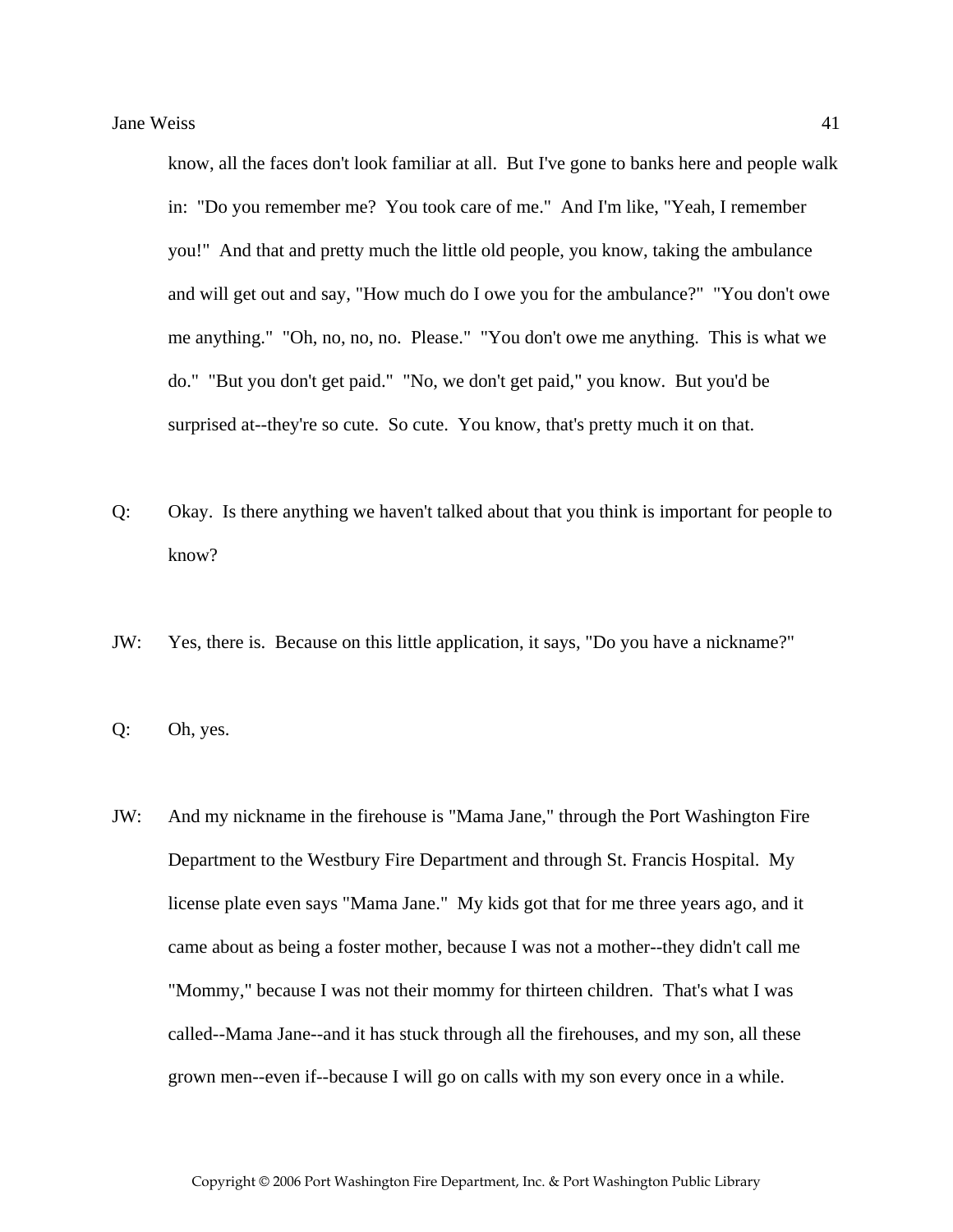Arrive on the scene, and they're like, "Mama Jane's here with her son!" So, I do want that somewhere (laughs).

- Q: What do you think the value is of this oral history project?
- JW: To me, it's something that I hope someday my children will look back at this book and say, "My mom did that" (laughs). That's a very emotional thought.
- Q: And to the community?
- JW: To the community, they don't know me. And, again, self-gratification, I think it's more family (laughs).
- Q: Okay.
- JW: ... [I can't believe I'm going to cry] ... (laughs). It's fine.
- Q: Okay, thank you very much. It was wonderful.
- JW: It was very nice of you to--I can't believe you did that. ... [INTERRUPTION] ...
- Q: Can you tell me about the members of your family who've been in the fire department?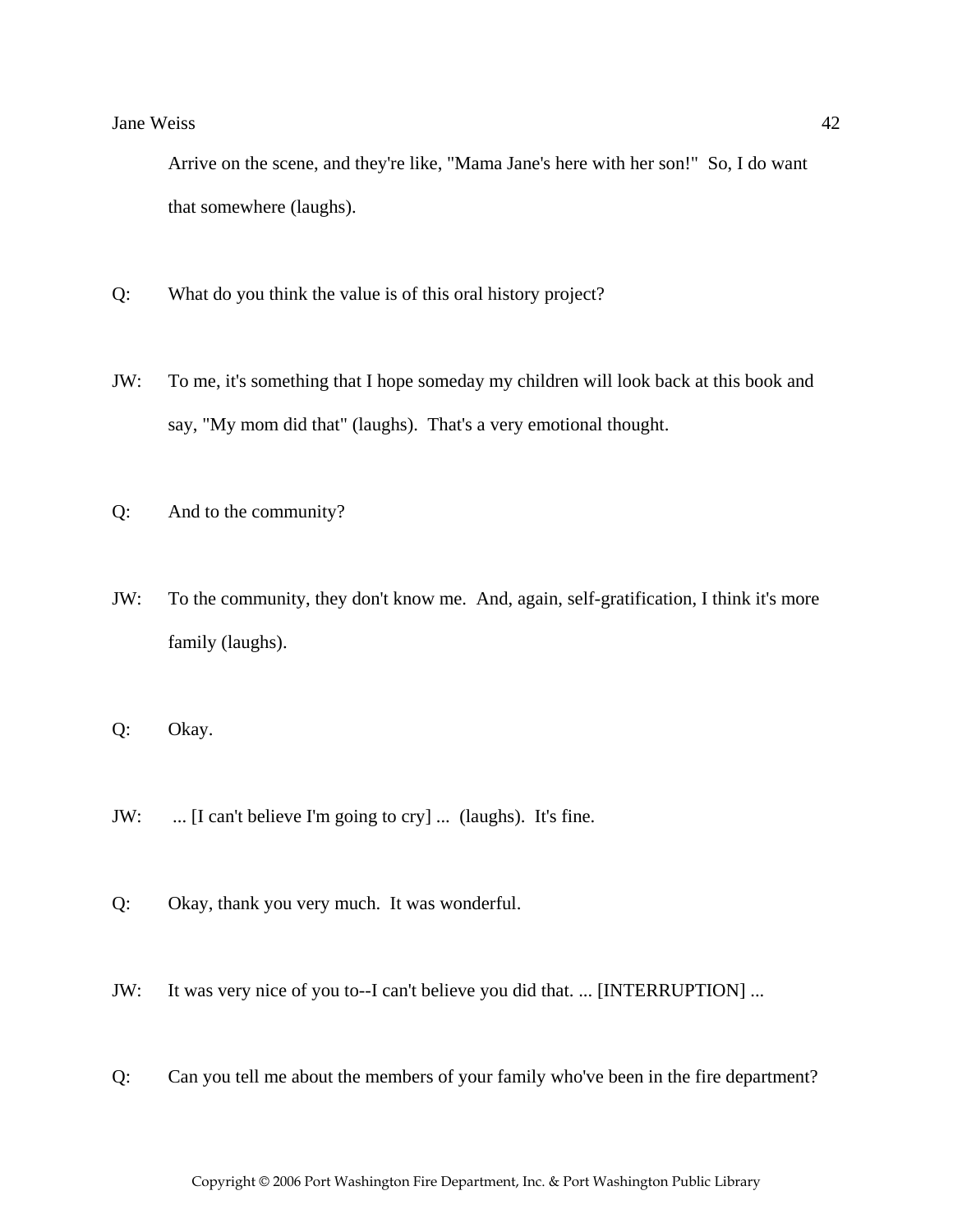- JW: Yes. My father was Chief of Floral Park. And that was Joseph Kammerer. My brother was the Chief of Westbury Fire Department. And that's Robert Kammerer. And my son is a Lieutenant in the Westbury Fire Department, and that's Todd Weiss. And he's also a New York City fireman. And that's it for family.
- Q: You were talking about how you felt about saving someone ...
- JW: The sel- gratification, but the adrenalin rush that you get when the tones--which is the radios that go overhead--go off and the sirens go off. That--and either you have it in you or you don't. And if you don't, people do not understand how you could go out and get up in the middle of the night just to go either to a fire or to save a life. You know, when I go to sleep, I want to go to sleep. They don't understand we give up our holidays, our Christmas, our parties, and Chief Cole, I have been in the movie theater with him watching a movie that he's paid for (laughs), and he's got a little earpiece. He will literally get up and walk out, with me, and go to a call, and leave the husband and the wife--our spouses--in the movies, watching the movie. And you either have it or you don't. But it's an adrenalin rush and the excitement of the unknown, because you literally--you know, you can call the hospital and tell--we can tell the hospital what we're coming in with and they can be prepared. We are never prepared. We are the excitement of when you get there what you have. Because a person fell, turns into a cardiac arrest, you know. So, an automatic alarm turns into a working Sands Point Nursing Home. And